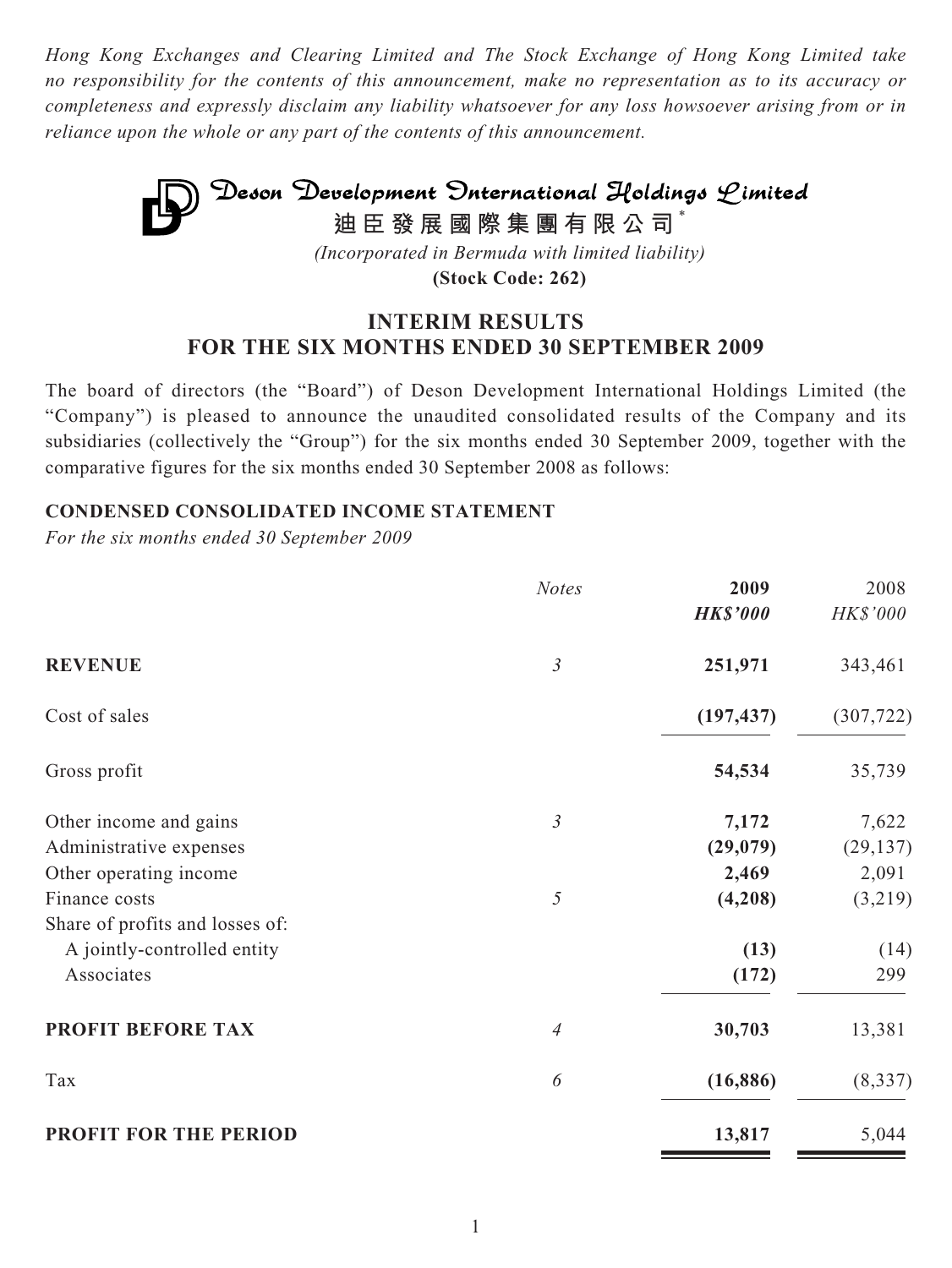# **CONDENSED CONSOLIDATED INCOME STATEMENT (continued)**

|                                                                         | <b>Notes</b>     | 2009            | 2008            |
|-------------------------------------------------------------------------|------------------|-----------------|-----------------|
|                                                                         |                  | <b>HK\$'000</b> | <b>HK\$'000</b> |
| Attributable to:                                                        |                  |                 |                 |
| Equity holders of the Company                                           |                  | 12,928          | 5,387           |
| Minority interests                                                      |                  | 889             | (343)           |
|                                                                         |                  | 13,817          | 5,044           |
| <b>EARNINGS PER SHARE ATTRIBUTABLE TO</b><br>ORDINARY EQUITY HOLDERS OF |                  |                 |                 |
| <b>THE COMPANY</b>                                                      | $\boldsymbol{7}$ |                 |                 |
| <b>Basic</b>                                                            |                  | 2.28 cents      | $0.94$ cents    |
| Diluted                                                                 |                  | N/A             | $0.94$ cents    |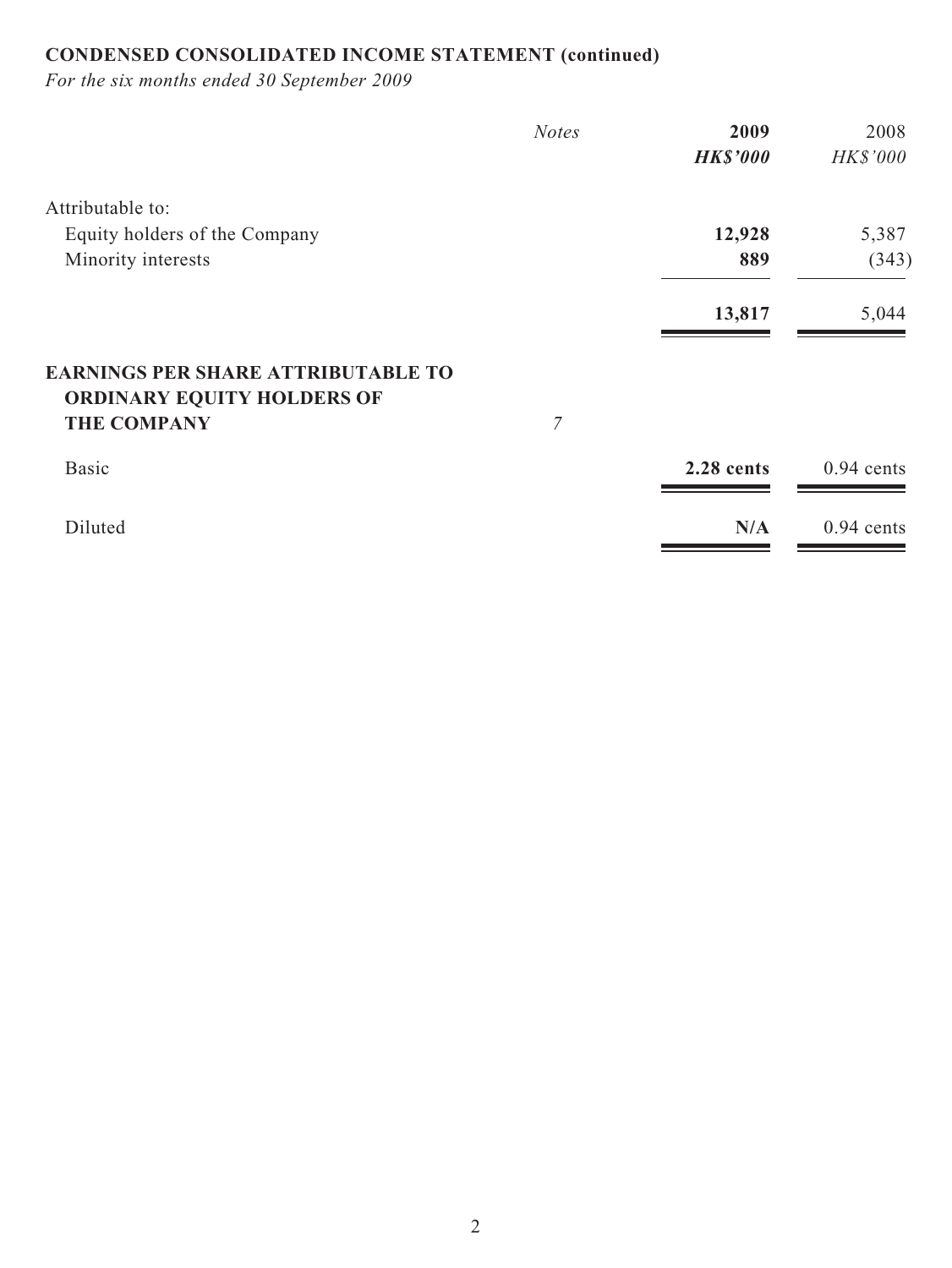# **CONDENSED CONSOLIDATED STATEMENT OF COMPREHENSIVE INCOME**

|                                                        | 2009            | 2008            |
|--------------------------------------------------------|-----------------|-----------------|
|                                                        | <b>HK\$'000</b> | <b>HK\$'000</b> |
| <b>PROFIT FOR THE PERIOD</b>                           | 13,817          | 5,044           |
| <b>OTHER COMPREHENSIVE INCOME</b>                      |                 |                 |
| Exchange differences on translating foreign operations | 2,256           | 3,200           |
| Share of other comprehensive income for the period     | 633             | 103             |
| Less: Reclassification adjustment:                     |                 |                 |
| Release upon disposal of an associate                  | (603)           |                 |
| Other comprehensive income for the period, net of tax  | 2,286           | 3,303           |
| TOTAL COMPREHENSIVE INCOME FOR THE PERIOD              | 16,103          | 8,347           |
| Attributable to:                                       |                 |                 |
| Equity holders of the Company                          | 15,031          | 8,390           |
| Minority interests                                     | 1,072           | (43)            |
|                                                        | 16,103          | 8,347           |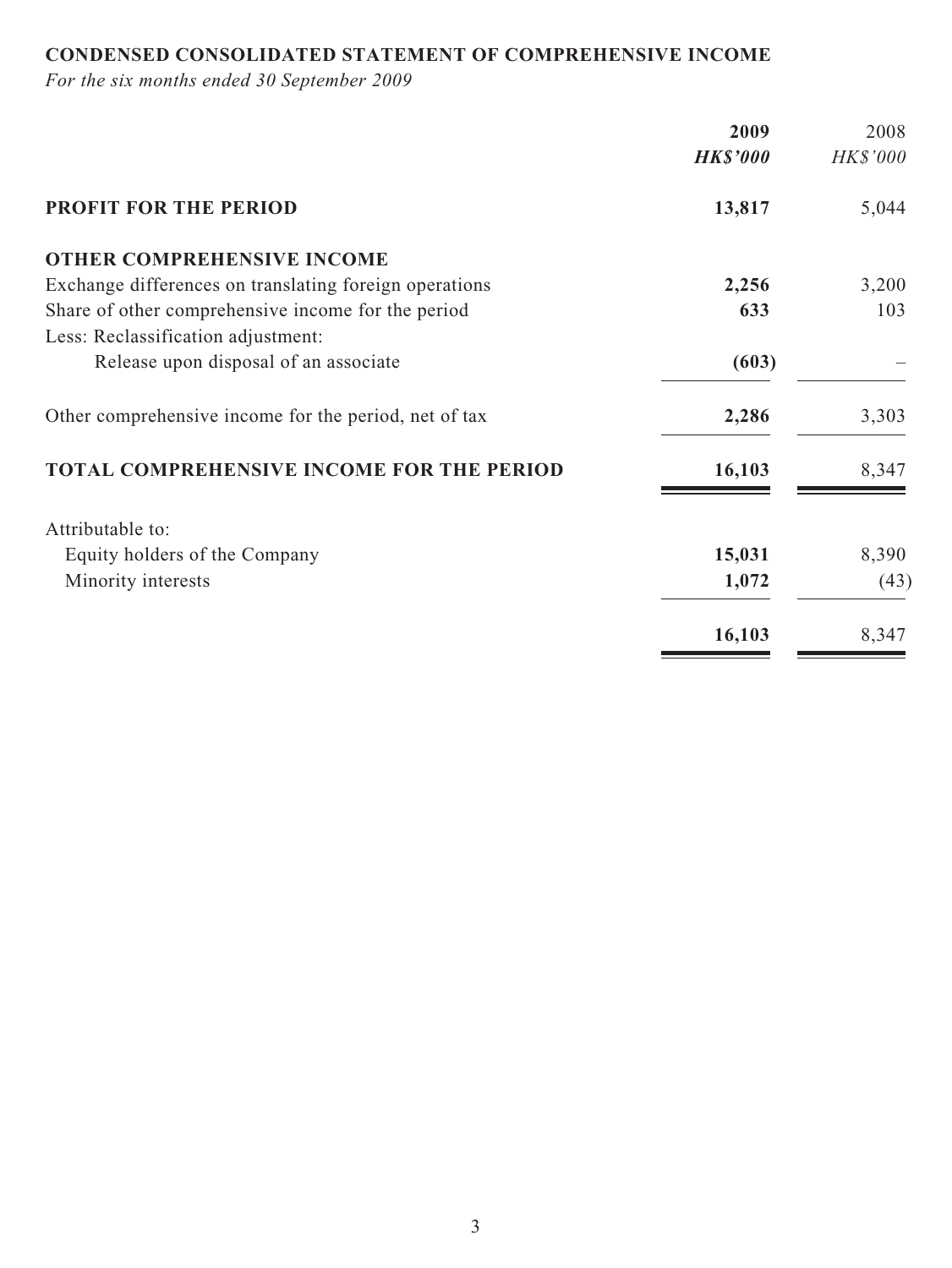# **CONDENSED CONSOLIDATED STATEMENT OF FINANCIAL POSITION**

*30 September 2009*

|                                                       |              | 30 September    | 31 March |
|-------------------------------------------------------|--------------|-----------------|----------|
|                                                       | <b>Notes</b> | 2009            | 2009     |
|                                                       |              | <b>HK\$'000</b> | HK\$'000 |
| NON-CURRENT ASSETS                                    |              |                 |          |
| Property, plant and equipment                         |              | 63,546          | 64,350   |
| Investment properties                                 | $\delta$     | 197,666         | 181,704  |
| Prepaid land lease payments                           |              | 5,649           | 5,718    |
| Interest in a jointly-controlled entity               |              | 5,161           |          |
| Interests in associates                               |              | (3, 427)        | (2,408)  |
| Avaliable-for-sale investments                        |              |                 |          |
| Financial assets at fair value through profit or loss |              | 2,280           | 2,260    |
| Total non-current assets                              |              | 270,875         | 251,624  |
| <b>CURRENT ASSETS</b>                                 |              |                 |          |
| Amounts due from associates                           |              | 37,011          | 26,650   |
| Properties held for sale                              | 9            | 513,303         | 520,064  |
| Gross amount due from contract customers              |              | 5,550           | 5,247    |
| Inventories                                           |              | 810             | 1,497    |
| Accounts receivable                                   | 10           | 60,163          | 59,472   |
| Prepayments, deposits and other receivables           |              | 39,518          | 30,290   |
| Cash and cash equivalents                             |              | 41,375          | 53,807   |
| Pledged deposits                                      |              | 31,314          | 31,331   |
|                                                       |              | 729,044         | 728,358  |
| Non-current asset classified as held for sale         |              |                 | 9,295    |
| Total current assets                                  |              | 729,044         | 737,653  |
| <b>CURRENT LIABILITIES</b>                            |              |                 |          |
| Gross amount due to contract customers                |              | 49,631          | 38,626   |
| Accounts payable                                      | 11           | 31,097          | 44,269   |
| Other payables and accruals                           |              | 129,595         | 171,116  |
| Amounts due to associates                             |              | 262             | 262      |
| Amounts due to minority shareholders                  |              | 20,131          | 19,529   |
| Amounts due to related companies                      |              | 20,107          | 27,166   |
| Tax payable                                           |              | 55,381          | 45,914   |
| Convertible notes                                     |              |                 | 15,721   |
| Interest-bearing bank and other borrowings            |              | 100,053         | 97,563   |
| Total current liabilities                             |              | 406,257         | 460,166  |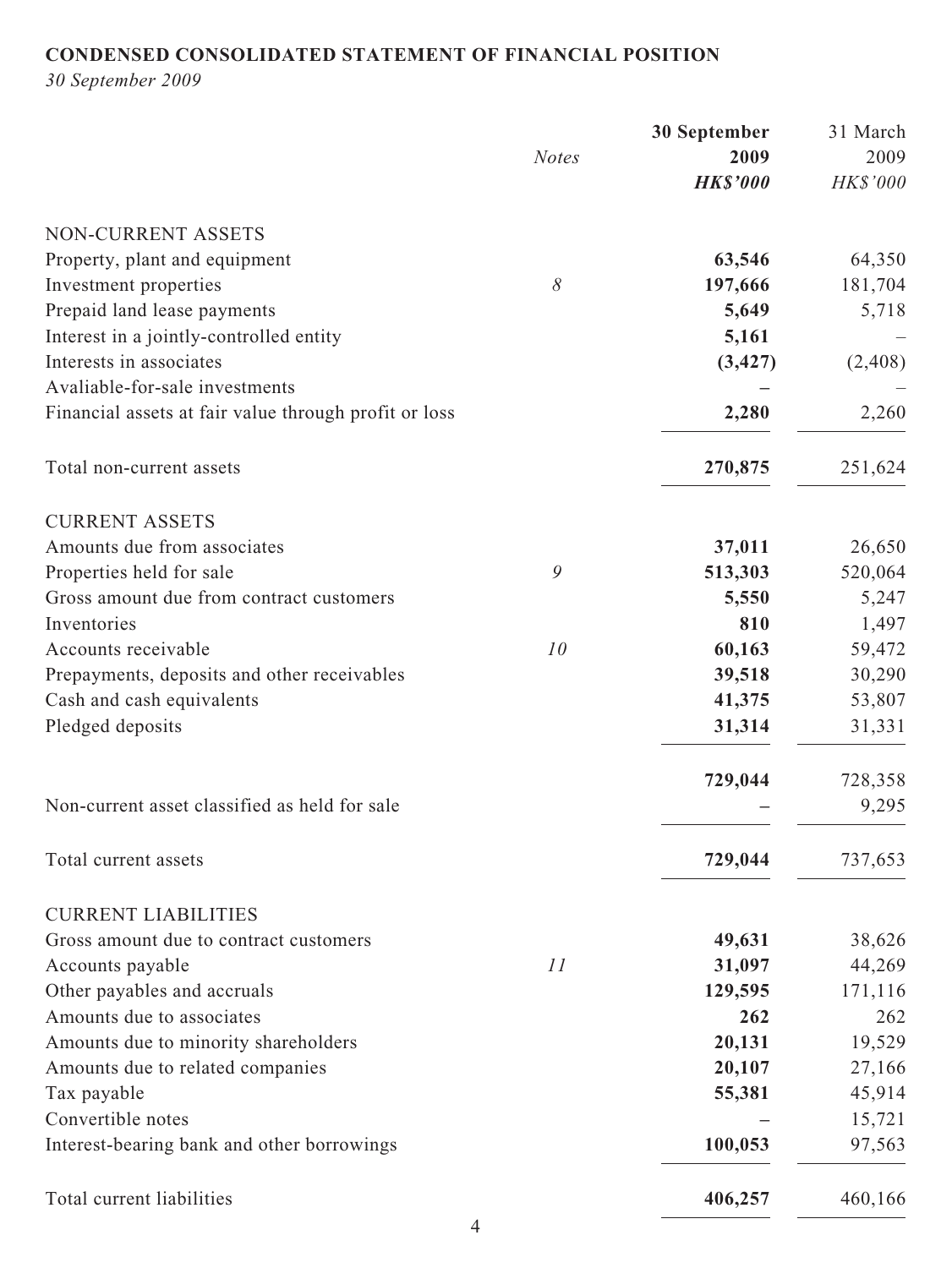# **CONDENSED CONSOLIDATED STATEMENT OF FINANCIAL POSITION (continued)**

*30 September 2009*

|                                                      | 30 September    | 31 March |
|------------------------------------------------------|-----------------|----------|
|                                                      | 2009            | 2009     |
|                                                      | <b>HK\$'000</b> | HK\$'000 |
| NET CURRENT ASSETS                                   | 322,787         | 277,487  |
| TOTAL ASSETS LESS CURRENT LIABILITIES                | 593,662         | 529,111  |
| NON-CURRENT LIABILITIES                              |                 |          |
| Interest-bearing bank and other borrowings           | 81,012          | 32,205   |
| Deferred tax liabilities                             | 19,411          | 19,252   |
| Total non-current liabilities                        | 100,423         | 51,457   |
| Net assets                                           | 493,239         | 477,654  |
| <b>EQUITY</b>                                        |                 |          |
| Equity attributable to equity holders of the Company |                 |          |
| Issued capital                                       | 56,697          | 56,697   |
| Reserves                                             | 431,869         | 416,091  |
| Equity component of convertible notes                |                 | 1,259    |
|                                                      | 488,566         | 474,047  |
| <b>Minority interests</b>                            | 4,673           | 3,607    |
| Total equity                                         | 493,239         | 477,654  |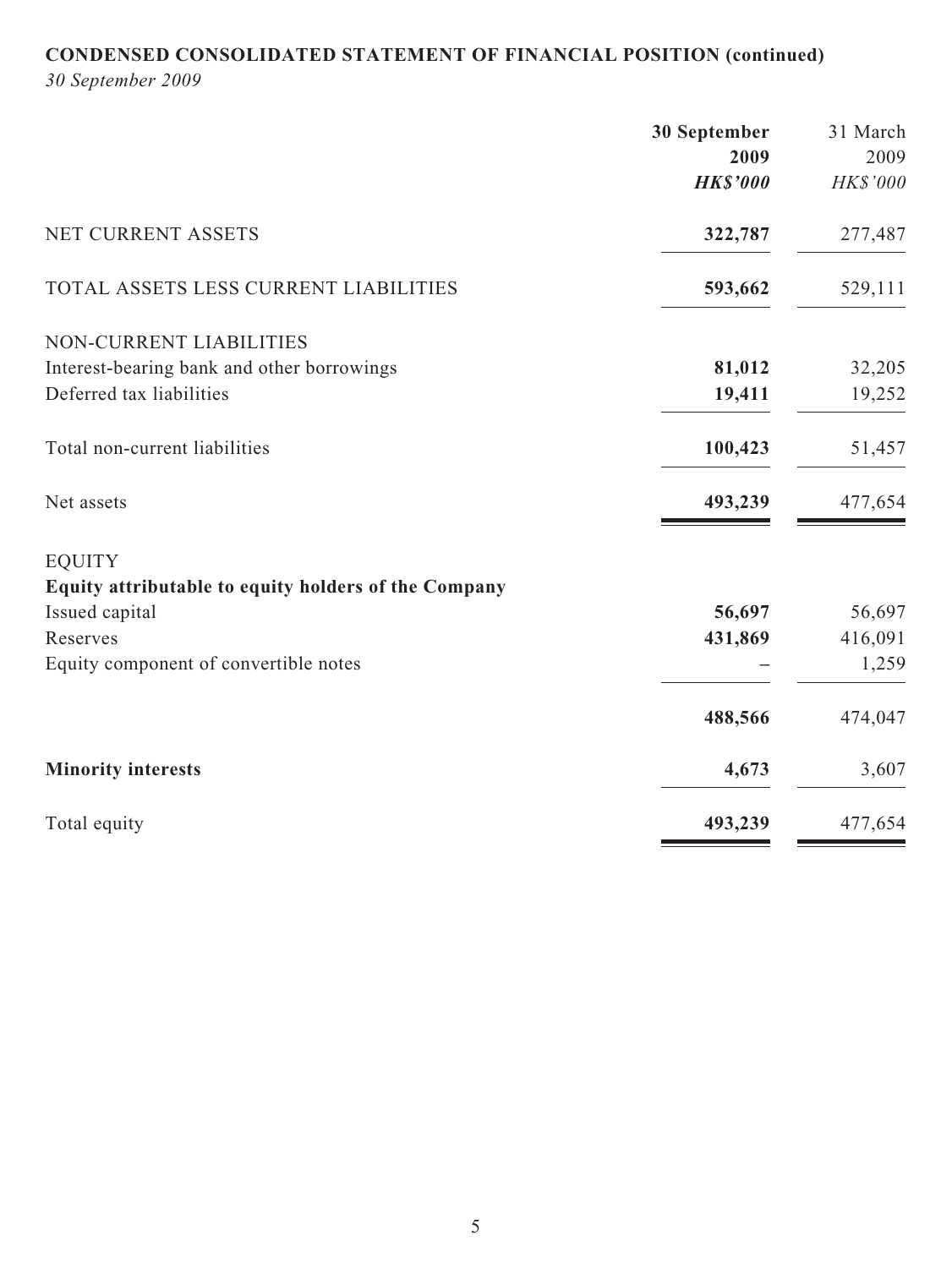# **CONDENSED CONSOLIDATED STATEMENT OF CASH FLOW**

| 2009<br><b>HK\$'000</b>                                                                                           | 2008<br>HK\$'000 |
|-------------------------------------------------------------------------------------------------------------------|------------------|
| CASH FLOWS FROM OPERATING ACTIVITIES<br>(23, 399)                                                                 | 1,131            |
| CASH FLOWS FROM INVESTING ACTIVITIES<br>(18, 031)                                                                 | (11, 496)        |
| CASH FLOWS FROM FINANCING ACTIVITIES<br>5,821                                                                     | 18,583           |
| NET INCREASE/(DECREASE) IN CASH AND CASH<br><b>EQUIVALENTS</b><br>(35,609)                                        | 8,218            |
| 30,239<br>Cash and cash equivalents at beginning of period<br>Effect of foreign exchange rate changes, net<br>444 | 5,153<br>(2,209) |
| CASH AND CASH EQUIVALENTS AT END OF PERIOD<br>(4,926)                                                             | 11,162           |
| ANALYSIS OF BALANCES OF CASH<br>AND CASH EQUIVALENTS                                                              |                  |
| Cash and bank balances<br>41,375                                                                                  | 42,547           |
| (46,301)<br>Bank overdrafts, secured                                                                              | (31, 385)        |
| (4,926)                                                                                                           | 11,162           |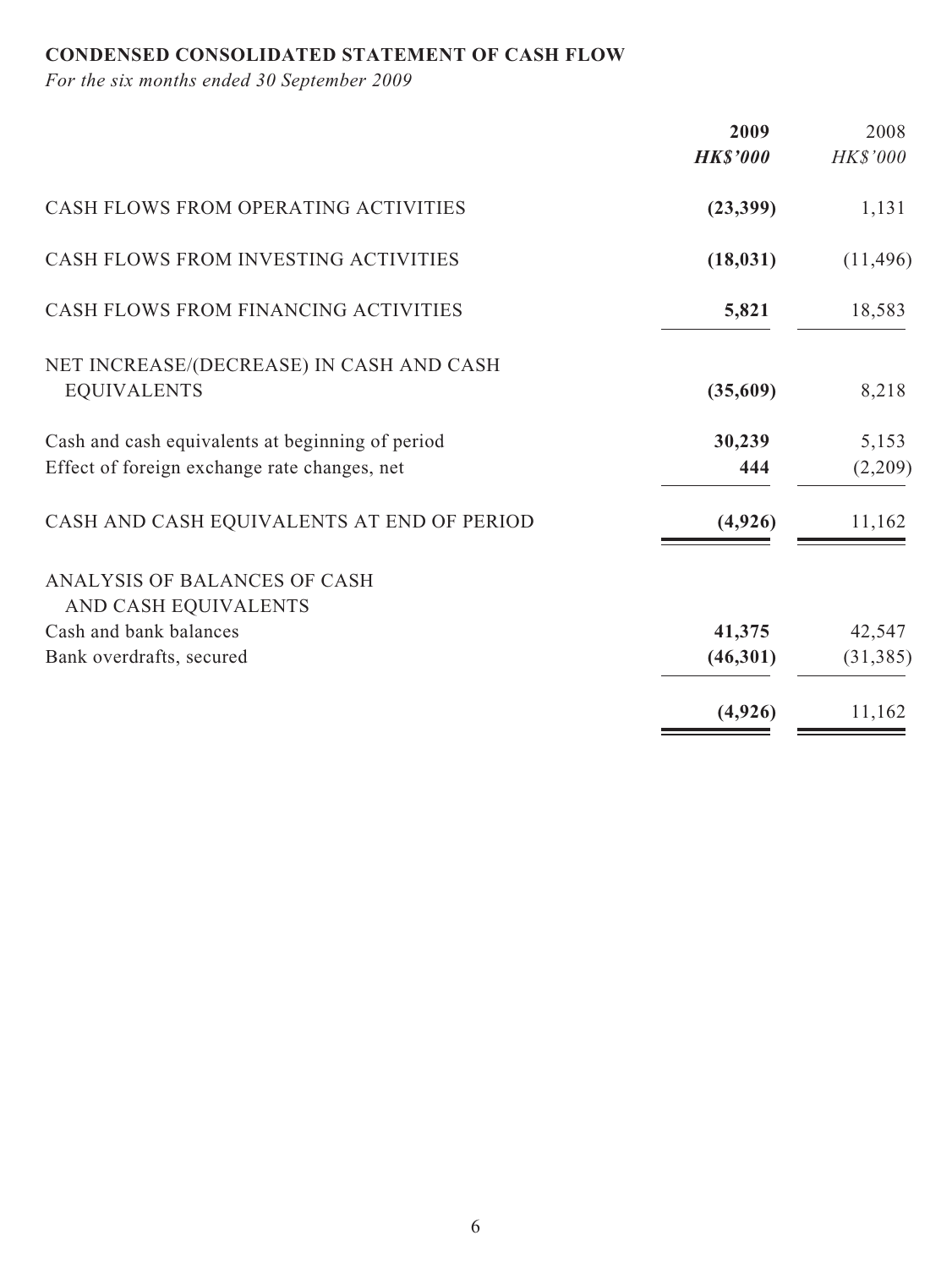#### **NOTES TO CONDENSED CONSOLIDATED FINANCIAL STATEMENTS**

#### **1. BASIS OF PREPARATION**

These unaudited condensed financial statements have been prepared in accordance with the applicable disclosure requirements of Appendix 16 of the Rules Governing the Listing of Securities (the "Listing Rules") of The Stock Exchange of Hong Kong Limited (the "Stock Exchange") and with Hong Kong Accounting Standard ("HKAS") 34 "*Interim Financial Reporting*" issued by the Hong Kong Institute of Certified Public Accountants. They have been prepared under the historical cost convention, except for leasehold buildings, investment properties and financial assets at fair value through profit or loss, which have been measured at fair value. These unaudited condensed financial statements should be read in conjunction with the annual accounts for the year ended 31 March 2009.

The accounting policies adopted are consistent with those followed in the preparation of the Group's annual audited financial statements for the year ended 31 March 2009, except in relation to the following new Hong Kong Financial Reporting Standards ("HKFRSs", which also include HKASs and interpretations) that affect the Group and are adopted by the Group for the first time for the current period's financial statements:

| HKAS 1 (Revised)                  | <b>Presentation of Financial Statements</b>                                                                                    |
|-----------------------------------|--------------------------------------------------------------------------------------------------------------------------------|
| HKAS 23 (Revised)                 | <b>Borrowing Costs</b>                                                                                                         |
| HKAS 32 and HKAS 1                | Amendments to HKAS 32 Financial Instruments: Presentation and                                                                  |
| Amendments                        | HKAS 1 Presentation of Financial Statements - Puttable Financial<br>Instruments and Obligations Arising on Liquidation         |
| HKFRS 1 and HKAS 27<br>Amendments | Amendments to HKFRS 1 First-time Adoption of HKFRSs and HKAS 27<br>Consolidated and Separate Financial Statements - Cost of an |
|                                   | Investment in a Subsidiary, Jointly Controlled Entity or Associate                                                             |
| <b>HKFRS 2 Amendments</b>         | Amendments to HKFRS 2 Share-based Payment - Vesting Conditions<br>and Cancellations                                            |
| <b>HKFRS 7 Amendments</b>         | Amendments to HKFRS 7 Financial Instruments: Disclosures - Improving<br>Disclosures about Financial Instruments                |
| <b>HKFRS 8</b>                    | <b>Operating Segments</b>                                                                                                      |
| HK(IFRIC)-Int 9 and               | Amendments to HK(IFRIC)-Int 9 Reassessment of Embedded Derivatives                                                             |
| <b>HKAS 39 Amendments</b>         | and HKAS 39 Financial Instruments: Recognition and Measurement -<br><b>Embedded Derivatives</b>                                |
| HK(IFRIC)-Int 13                  | <b>Customer Loyalty Programmes</b>                                                                                             |
| HK(IFRIC)-Int 15                  | Agreements for the Construction of Real Estate                                                                                 |
| HK(IFRIC)-Int 16                  | Hedges of a Net Investment in a Foreign Operation                                                                              |
| HKFRSs (Amendments)               | Improvements to HKFRSs 2009 in relating to the amendment to paragraph of<br>HKAS <sub>39</sub>                                 |

#### **HKFRS 8 – Operating Segments**

HKFRS 8 is a disclosure Standard that required the identification of operating segments to be performed on the same basis as financial information that is reported internally for the purpose of allocating resources between segments and assessing their performance. The predecessor Standard, HKAS14 *Segment Reporting*, required the identification of two sets of segments (business and geographical) using a risks and return approach. The application of HKFRS 8 has not resulted in a redesignation of the group's reportable segments as compared with the primary reportable segments determined in accordance with HKAS 14 (see note 2).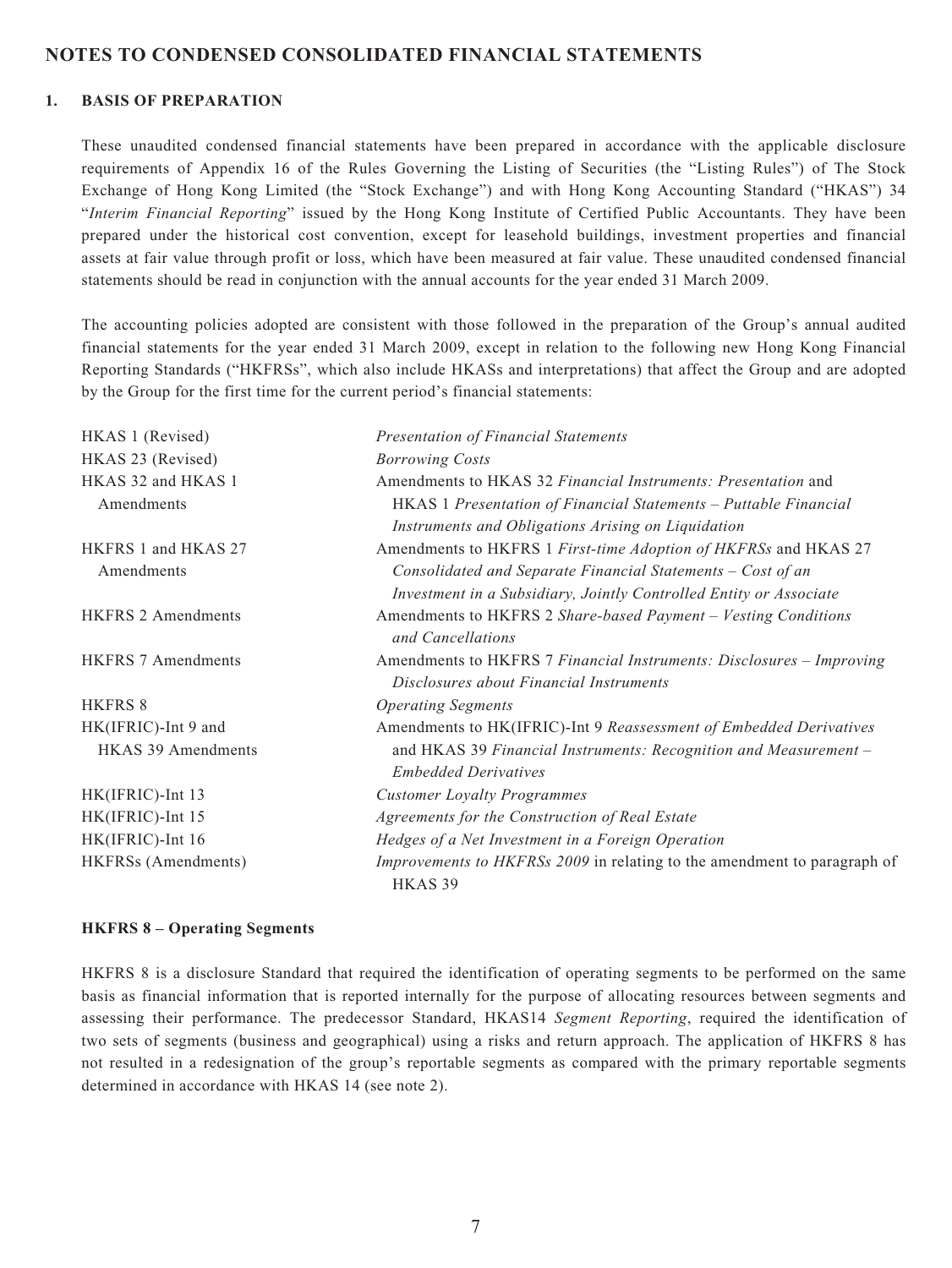#### **1. BASIS OF PREPARATION (continued)**

#### HKAS 1 (Revised) – Presentation of Financial Statements

HKAS 1 (Revised) separates owner and non-owner changes in equity. The statement of changes in equity include only details of transactions with owner, with non-owner changes in equity presented in a single line. In addition, the standard introduced the statement of comprehensive income: it presents all items of recognised income and expensive, either in one single statement, or in two linked statements. The Group has elected to presents two statements.

The adoption of these new or revised HKFRSs has no material effect on the results and financial position of the Group for the current and prior accounting periods. Accordingly, no prior period adjustment has been required.

The Group has not early applied the following new and revised standards, amendments or interpretations that have been issued but are not yet effective.

| HKFRSs (Amendments)       | Improvements to HKFRSs May 2008 <sup>1</sup>                     |
|---------------------------|------------------------------------------------------------------|
| HKFRSs (Amendments)       | Improvements to HKFRSs April 2009 <sup>2</sup>                   |
| HKAS 27 (Revised)         | Consolidated and Separate Financial Statements <sup>3</sup>      |
| HKAS 39 Amendment         | Amendment to HKAS 39 Financial Instruments: Recognition and      |
|                           | Measurement – Eligible Hedged Items <sup>3</sup>                 |
| HKFRS 1 (Revised)         | First-time Adoption of HKFRS <sup>3</sup>                        |
| <b>HKFRS 2 Amendments</b> | Group cash-settled share-based payment transactions <sup>6</sup> |
| HKFRS 3 (Revised)         | Business Combinations <sup>3</sup>                               |
| HK(IFRIC)-Int 17          | Distribution of Non-cash Assets to Owners <sup>3</sup>           |
| HK(IFRIC)-Int 18          | Transfer of Assets from Customers <sup>5</sup>                   |

- 1 Amendments to HKFRS 5, effective for annual periods beginning on or after 1 July 2009
- 2 Effective for annual periods beginning on or after 1 July 2009 and 1 January 2010, as appropriate
- 3 Effective for annual periods beginning on or after 1 July 2009
- 4 Effective for annual periods ending or after 30 June 2009
- 5 Effective for transfer of assets from customers received on or after 1 July 2009
- 6 Effective for annual periods beginning on or after 1 January 2010

The application of HKFR3 (Revised) may affect the accounting for business combinations for which the acquisition date is on or after the beginning of the first annual reporting period beginning on or after 1 July 2009. HKAS 27 (Revised) will affect the accounting treatment for changes in a parent's ownership interest in a subsidiary. The directors of the Company anticipate that the application of the other new and revised standards, amendments or interpretations will have no material impact on the results and the financial position of the Group.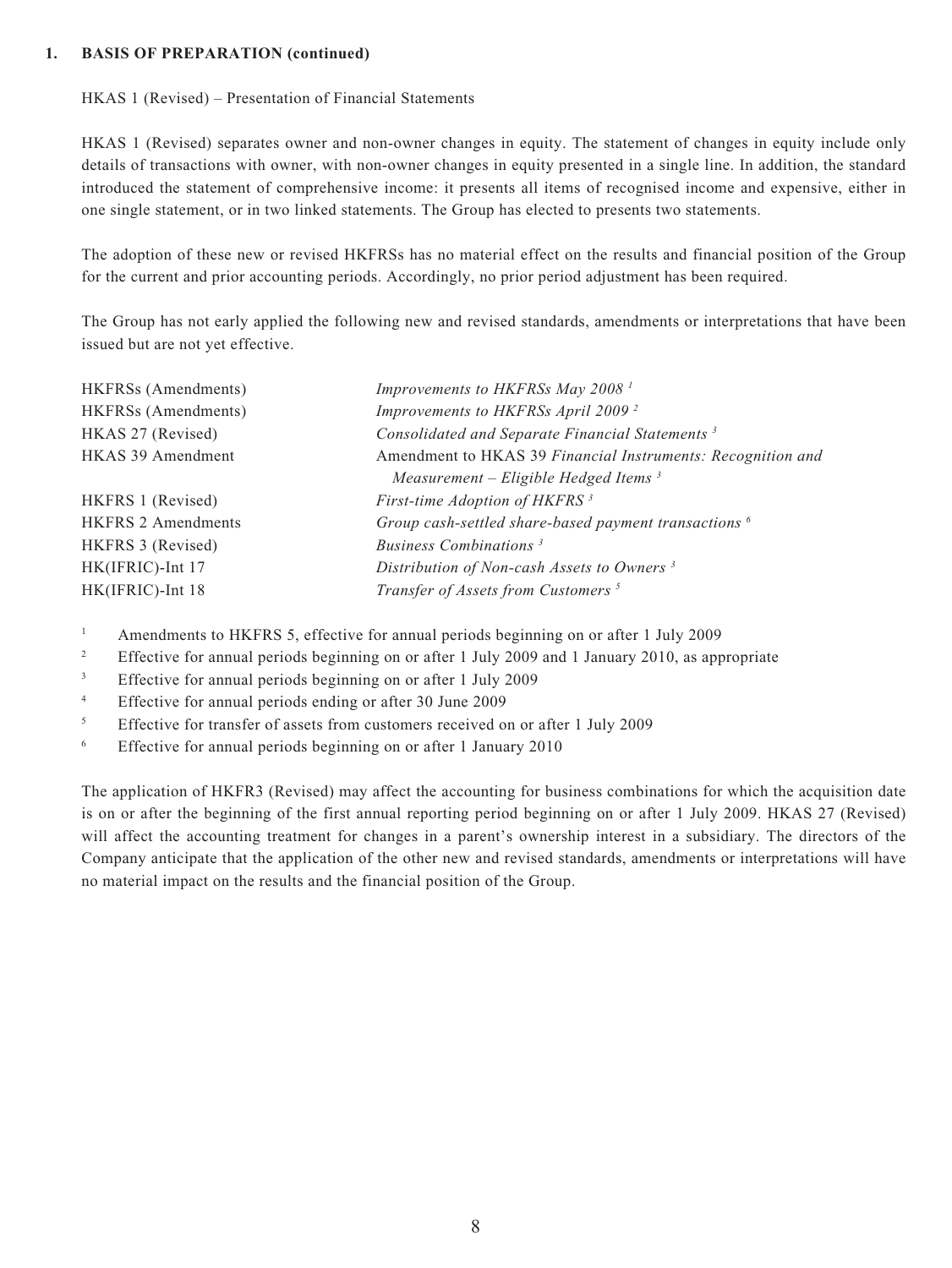#### **2. SEGMENT INFORMATION**

The Group has adopted HKFRS 8 *Operating Segments* with effect from 1 April 2009. HKFRS 8 requires operating segments to be identified on the basis of internal reports about components of the Group that are regularly reviewed by the chief operating decision maker, being the board of directors of the Company, in order to allocate resources to segments and to assess their performance. In contrast, the predecessor Standard (HKAS 14, *Segment Reporting*) required an entity to identify two sets of segments (business and geographical) using a risks and return approach, with the entity's "system of internal financial reporting to key management personnel" serving only as the starting point for the identification of such segments. The application of HKFRS 8 has not resulted in a redesignation of the Group's reportable segments as compared with the primary reportable segments determined in accordance with HKAS 14, nor has the adoption of HKFRS 8 changed the basis of measurement of segment profit or loss.

The following tables present revenue, profits/(losses) information for the Group's business segments for the six months ended 30 September 2009 and 2008.

|                                     | For the six months ended 30 September |          |                 |                         |                          |               |                 |              |
|-------------------------------------|---------------------------------------|----------|-----------------|-------------------------|--------------------------|---------------|-----------------|--------------|
|                                     | Property development                  |          |                 |                         |                          |               |                 |              |
|                                     | <b>Construction business</b>          |          |                 | and investment business |                          | <b>Others</b> |                 | Consolidated |
|                                     | 2009                                  | 2008     | 2009            | 2008                    | 2009                     | 2008          | 2009            | 2008         |
|                                     | <b>HK\$'000</b>                       | HK\$'000 | <b>HK\$'000</b> | HK\$'000                | <b>HK\$'000</b>          | HK\$'000      | <b>HK\$'000</b> | HK\$'000     |
| Segment revenue:                    |                                       |          |                 |                         |                          |               |                 |              |
| Sales to external customers         | 121,575                               | 309,467  | 125,934         | 26,309                  | 4,462                    | 7,685         | 251,971         | 343,461      |
| Other income and gains              | 991                                   | 3,480    | 1,750           | 2,308                   | $\overline{\phantom{0}}$ | 1,289         | 2,741           | 7,077        |
| Total                               | 122,566                               | 312,947  | 127,684         | 28,617                  | 4,462                    | 8,974         | 254,712         | 350,538      |
| <b>Segment results</b>              | (5, 974)                              | 5,255    | 38,972          | 10,020                  | (96)                     | 1,698         | 32,902          | 16,973       |
| Interest income and dividend income |                                       |          |                 |                         |                          |               | 2,249           | 545          |
| Gain on disposal of an associate    |                                       |          |                 |                         |                          |               | 2,109           |              |
| Gain on disposal of partial         |                                       |          |                 |                         |                          |               |                 |              |
| interest in subsidiaries            |                                       |          |                 |                         |                          |               | 42              |              |
| Gain on disposal of a subsidiary    |                                       |          |                 |                         |                          |               | 31              |              |
| Unallocated expenses                |                                       |          |                 |                         |                          |               | (2, 237)        | (1,203)      |
| Finance costs                       |                                       |          |                 |                         |                          |               | (4,208)         | (3,219)      |
| Share of profits and losses of:     |                                       |          |                 |                         |                          |               |                 |              |
| A jointly-controlled entity         | (13)                                  | (14)     |                 |                         |                          |               | (13)            | (14)         |
| Associates                          | (172)                                 | 299      |                 |                         |                          |               | (172)           | 299          |
| Profit before tax                   |                                       |          |                 |                         |                          |               | 30,703          | 13,381       |
| Tax                                 |                                       |          |                 |                         |                          |               | (16, 886)       | (8, 337)     |
| Profit for the period               |                                       |          |                 |                         |                          |               | 13,817          | 5,044        |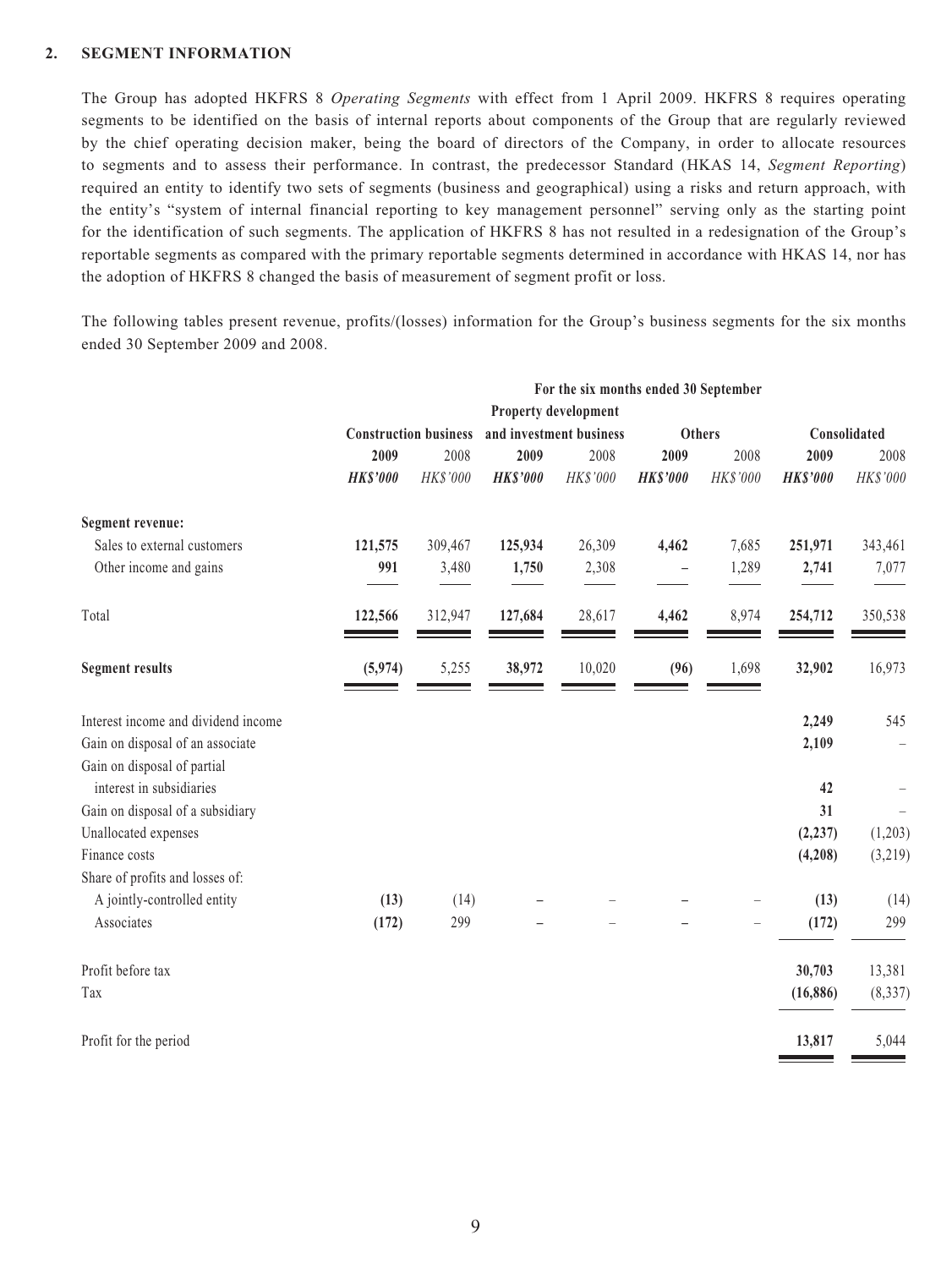|                                    | For the six months ended 30 September |                              |                 |                         |                 |                 |                 |              |
|------------------------------------|---------------------------------------|------------------------------|-----------------|-------------------------|-----------------|-----------------|-----------------|--------------|
|                                    |                                       |                              |                 | Property development    |                 |                 |                 |              |
|                                    |                                       | <b>Construction business</b> |                 | and investment business |                 | <b>Others</b>   |                 | Consolidated |
|                                    | 2009                                  | 2008                         | 2009            | 2008                    | 2009            | 2008            | 2009            | 2008         |
|                                    | <b>HK\$'000</b>                       | <b>HK\$'000</b>              | <b>HK\$'000</b> | <b>HK\$'000</b>         | <b>HK\$'000</b> | <b>HK\$'000</b> | <b>HK\$'000</b> | HK\$'000     |
| Other segment information:         |                                       |                              |                 |                         |                 |                 |                 |              |
| Depreciation                       | 843                                   | 862                          | 1,039           | 459                     | 40              | 1,492           | 1,922           | 2,813        |
| Recognition of prepaid             |                                       |                              |                 |                         |                 |                 |                 |              |
| land lease payments                | 69                                    | 69                           |                 |                         |                 |                 | 69              | 69           |
| $Loss/(gain)$ on disposal of items |                                       |                              |                 |                         |                 |                 |                 |              |
| of property, plant and equipment   |                                       | (3)                          | $\mathbf{2}$    | (7)                     | 10              |                 | 12              | (10)         |
| Impairment of accounts receivable  |                                       | $\overline{\phantom{m}}$     | 2,482           |                         |                 | -               | 2,482           |              |
| Reversal of impairment of accounts |                                       |                              |                 |                         |                 |                 |                 |              |
| receivable                         |                                       |                              | (1,909)         | (1,107)                 |                 |                 | (1,909)         | (1,107)      |
| Reversal of impairment             |                                       |                              |                 |                         |                 |                 |                 |              |
| of other receivables               | (798)                                 | (908)                        |                 |                         |                 |                 | (798)           | (908)        |

#### **3. REVENUE, OTHER INCOME AND GAINS**

Revenue, which is also the Group's turnover, represents the aggregate of gross revenue earned from construction works and the net amount of maintenance works invoiced, property development and investment business, trading of medical equipment, provision of related installation and maintenance services.

An analysis of revenue, other income and gains is as follows:

|                                                           | 2009            | 2008     |
|-----------------------------------------------------------|-----------------|----------|
|                                                           | <b>HK\$'000</b> | HK\$'000 |
| Revenue                                                   |                 |          |
| Income from construction contracting and related business | 121,575         | 309,467  |
| Income from property development and investment business  | 125,934         | 26,309   |
| Income from trading of medical equipment, provision       |                 |          |
| of related installation and maintenance services          | 4,462           | 7,685    |
|                                                           | 251,971         | 343,461  |
| Other income and gains                                    |                 |          |
| Bank interest income                                      | 134             | 242      |
| Other interest income                                     | 2,115           | 303      |
| Gain on disposal of an associate                          | 2,109           |          |
| Gain on disposal of partial interest in subsidiaries      | 42              |          |
| Gain on disposal of a subsidiary                          | 31              |          |
| Gross rental income                                       | 1,595           | 1,821    |
| Others                                                    | 1,146           | 5,256    |
|                                                           | 7,172           | 7,622    |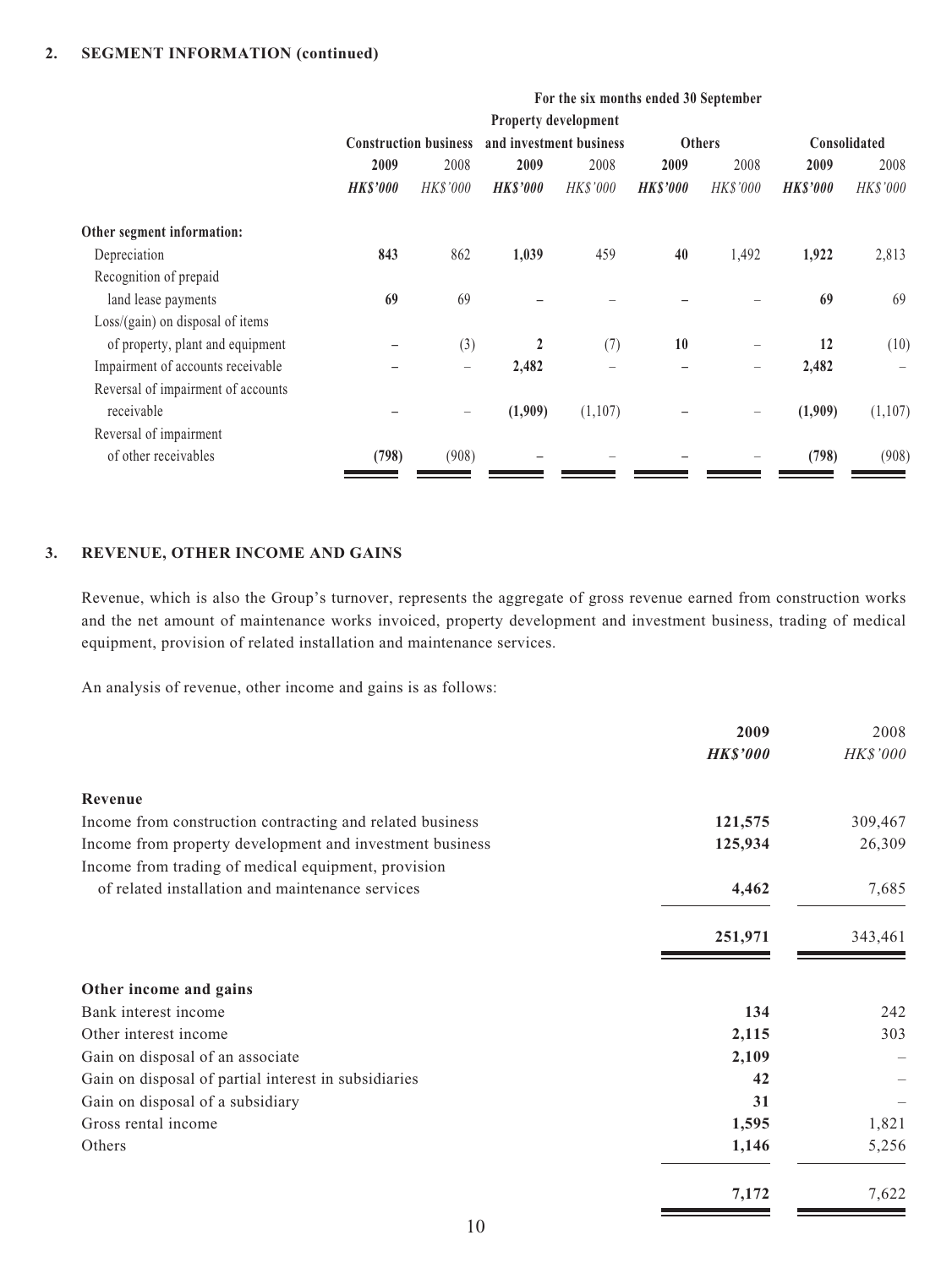#### **4. PROFIT BEFORE TAX**

The Group's profit before tax is arrived at after charging/(crediting):

| <b>HK\$'000</b><br>HK\$'000<br>Cost of construction contracting<br>113,579<br>293,621<br>Cost of properties sold<br>80,967<br>9,331<br>Cost of inventories sold and services provided<br>2,891<br>4,770<br>Depreciation<br>1,922<br>2,813<br>Recognition of prepaid land lease payments<br>69<br>69<br>Minimum lease payments under operating leases on land and buildings<br>1,417<br>1,149<br>Loss/(gain) on disposal of items of property, plant and equipment^<br>12<br>Employee benefits expense (including directors' emoluments):<br>Wages and salaries<br>15,871<br>15,334<br>Pension schemes contributions *<br>398<br>375<br>Less: Amount capitalised<br>(1, 927)<br>14,342<br>14,499<br>Directors remuneration:<br>Fee<br>156<br>156<br>Salaries and allowances<br>1,673<br>1,787<br>Pension scheme contributions<br>29<br>47<br>1,858<br>1,990<br>Foreign exchange differences, net^<br>(2, 256)<br>Impairment of accounts receivable^<br>2,482<br>Reversal of impairment of accounts receivable^<br>(1,909)<br>Reversal of impairment of other receivables^<br>(798) | 2009 | 2008    |
|-----------------------------------------------------------------------------------------------------------------------------------------------------------------------------------------------------------------------------------------------------------------------------------------------------------------------------------------------------------------------------------------------------------------------------------------------------------------------------------------------------------------------------------------------------------------------------------------------------------------------------------------------------------------------------------------------------------------------------------------------------------------------------------------------------------------------------------------------------------------------------------------------------------------------------------------------------------------------------------------------------------------------------------------------------------------------------------|------|---------|
|                                                                                                                                                                                                                                                                                                                                                                                                                                                                                                                                                                                                                                                                                                                                                                                                                                                                                                                                                                                                                                                                                   |      |         |
|                                                                                                                                                                                                                                                                                                                                                                                                                                                                                                                                                                                                                                                                                                                                                                                                                                                                                                                                                                                                                                                                                   |      |         |
|                                                                                                                                                                                                                                                                                                                                                                                                                                                                                                                                                                                                                                                                                                                                                                                                                                                                                                                                                                                                                                                                                   |      |         |
|                                                                                                                                                                                                                                                                                                                                                                                                                                                                                                                                                                                                                                                                                                                                                                                                                                                                                                                                                                                                                                                                                   |      |         |
|                                                                                                                                                                                                                                                                                                                                                                                                                                                                                                                                                                                                                                                                                                                                                                                                                                                                                                                                                                                                                                                                                   |      |         |
|                                                                                                                                                                                                                                                                                                                                                                                                                                                                                                                                                                                                                                                                                                                                                                                                                                                                                                                                                                                                                                                                                   |      |         |
|                                                                                                                                                                                                                                                                                                                                                                                                                                                                                                                                                                                                                                                                                                                                                                                                                                                                                                                                                                                                                                                                                   |      |         |
|                                                                                                                                                                                                                                                                                                                                                                                                                                                                                                                                                                                                                                                                                                                                                                                                                                                                                                                                                                                                                                                                                   |      | (10)    |
|                                                                                                                                                                                                                                                                                                                                                                                                                                                                                                                                                                                                                                                                                                                                                                                                                                                                                                                                                                                                                                                                                   |      |         |
|                                                                                                                                                                                                                                                                                                                                                                                                                                                                                                                                                                                                                                                                                                                                                                                                                                                                                                                                                                                                                                                                                   |      |         |
|                                                                                                                                                                                                                                                                                                                                                                                                                                                                                                                                                                                                                                                                                                                                                                                                                                                                                                                                                                                                                                                                                   |      |         |
|                                                                                                                                                                                                                                                                                                                                                                                                                                                                                                                                                                                                                                                                                                                                                                                                                                                                                                                                                                                                                                                                                   |      | (1,210) |
|                                                                                                                                                                                                                                                                                                                                                                                                                                                                                                                                                                                                                                                                                                                                                                                                                                                                                                                                                                                                                                                                                   |      |         |
|                                                                                                                                                                                                                                                                                                                                                                                                                                                                                                                                                                                                                                                                                                                                                                                                                                                                                                                                                                                                                                                                                   |      |         |
|                                                                                                                                                                                                                                                                                                                                                                                                                                                                                                                                                                                                                                                                                                                                                                                                                                                                                                                                                                                                                                                                                   |      |         |
|                                                                                                                                                                                                                                                                                                                                                                                                                                                                                                                                                                                                                                                                                                                                                                                                                                                                                                                                                                                                                                                                                   |      |         |
|                                                                                                                                                                                                                                                                                                                                                                                                                                                                                                                                                                                                                                                                                                                                                                                                                                                                                                                                                                                                                                                                                   |      |         |
|                                                                                                                                                                                                                                                                                                                                                                                                                                                                                                                                                                                                                                                                                                                                                                                                                                                                                                                                                                                                                                                                                   |      |         |
|                                                                                                                                                                                                                                                                                                                                                                                                                                                                                                                                                                                                                                                                                                                                                                                                                                                                                                                                                                                                                                                                                   |      | (66)    |
|                                                                                                                                                                                                                                                                                                                                                                                                                                                                                                                                                                                                                                                                                                                                                                                                                                                                                                                                                                                                                                                                                   |      |         |
|                                                                                                                                                                                                                                                                                                                                                                                                                                                                                                                                                                                                                                                                                                                                                                                                                                                                                                                                                                                                                                                                                   |      | (1,107) |
|                                                                                                                                                                                                                                                                                                                                                                                                                                                                                                                                                                                                                                                                                                                                                                                                                                                                                                                                                                                                                                                                                   |      | (908)   |

\* At 30 September 2009, there were no forfeited contributions available to the Group to reduce contributions to the pension schemes in future years (2008: Nil).

^ These amounts are included in "Other operating income" on the face of the condensed consolidated income statement.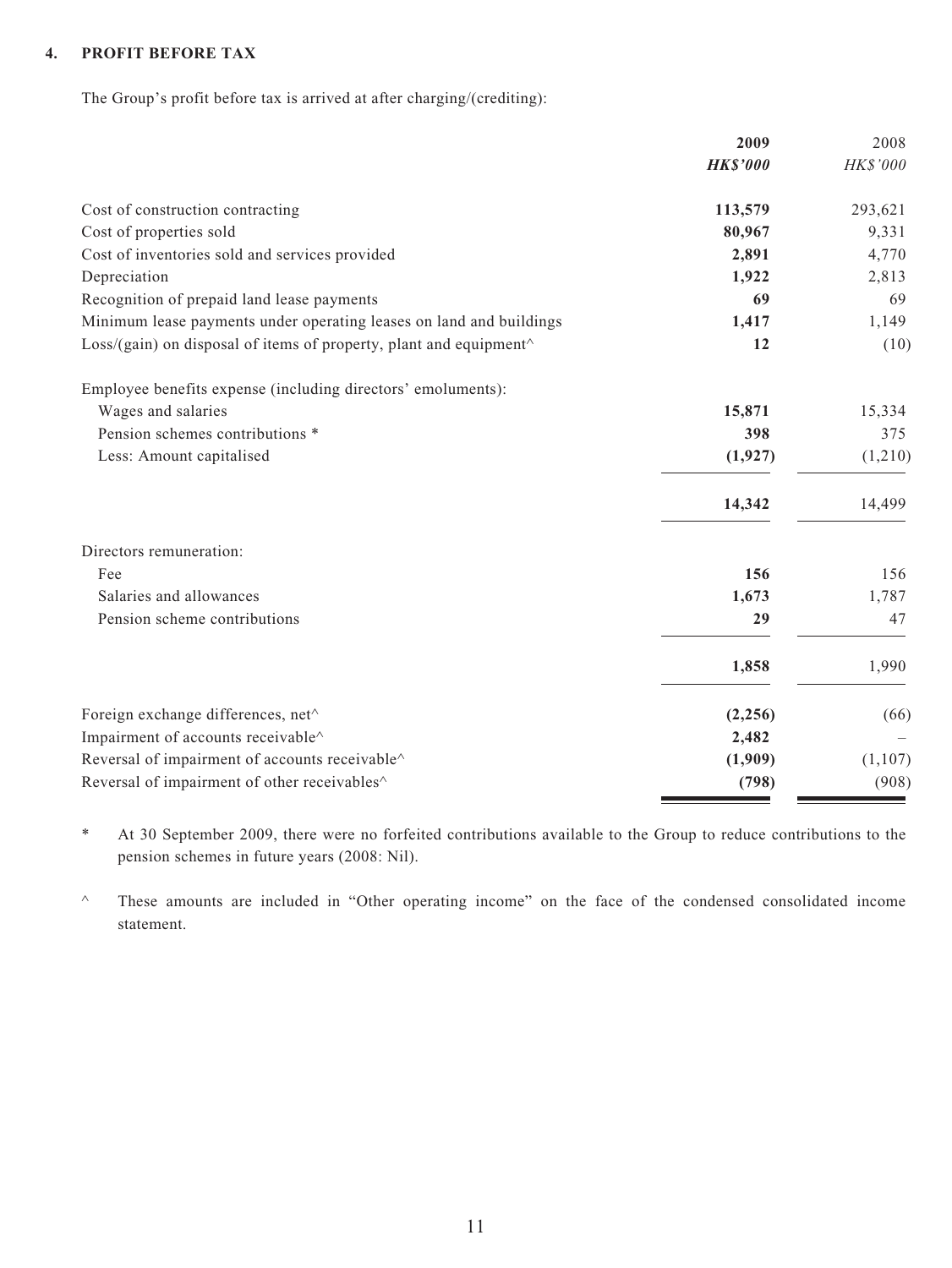#### **5. FINANCE COSTS**

| <b>HK\$'000</b> |
|-----------------|
|                 |
| 3,957           |
| 536             |
|                 |
| 4,493           |
| (1,274)         |
| 3,219           |
|                 |

#### **6. TAX**

No Hong Kong profits tax has been provided as the Group's subsidiaries either did not generate any assessable profits arising in Hong Kong during the period or had available tax losses brought forward from prior years to offset the assessable profits generated during the period (2008: Nil). Taxes on profits assessable elsewhere have been calculated at the rates of tax prevailing in the jurisdictions in which the Group operates, based on existing legislation, interpretations and practices in respect thereof.

Land appreciation tax ("LAT") in Mainland China is levied at progressive rates ranging from 30% to 60% on the appreciation of land value, being the proceeds from the sale of properties less deductible expenditures including amortisation of land use rights, borrowing costs and all property development expenditures.

|                                                 | 2009            | 2008     |
|-------------------------------------------------|-----------------|----------|
|                                                 | <b>HK\$'000</b> | HK\$'000 |
| $Current - Elsewhere$                           |                 |          |
| Charge for the period                           | 4,814           | 3,766    |
| Underprovision/(overprovision) in prior periods | (32)            | 335      |
| Deferred                                        | 124             |          |
| LAT in Mainland China                           | 11,980          | 4,236    |
| Total tax charge for the period                 | 16,886          | 8,337    |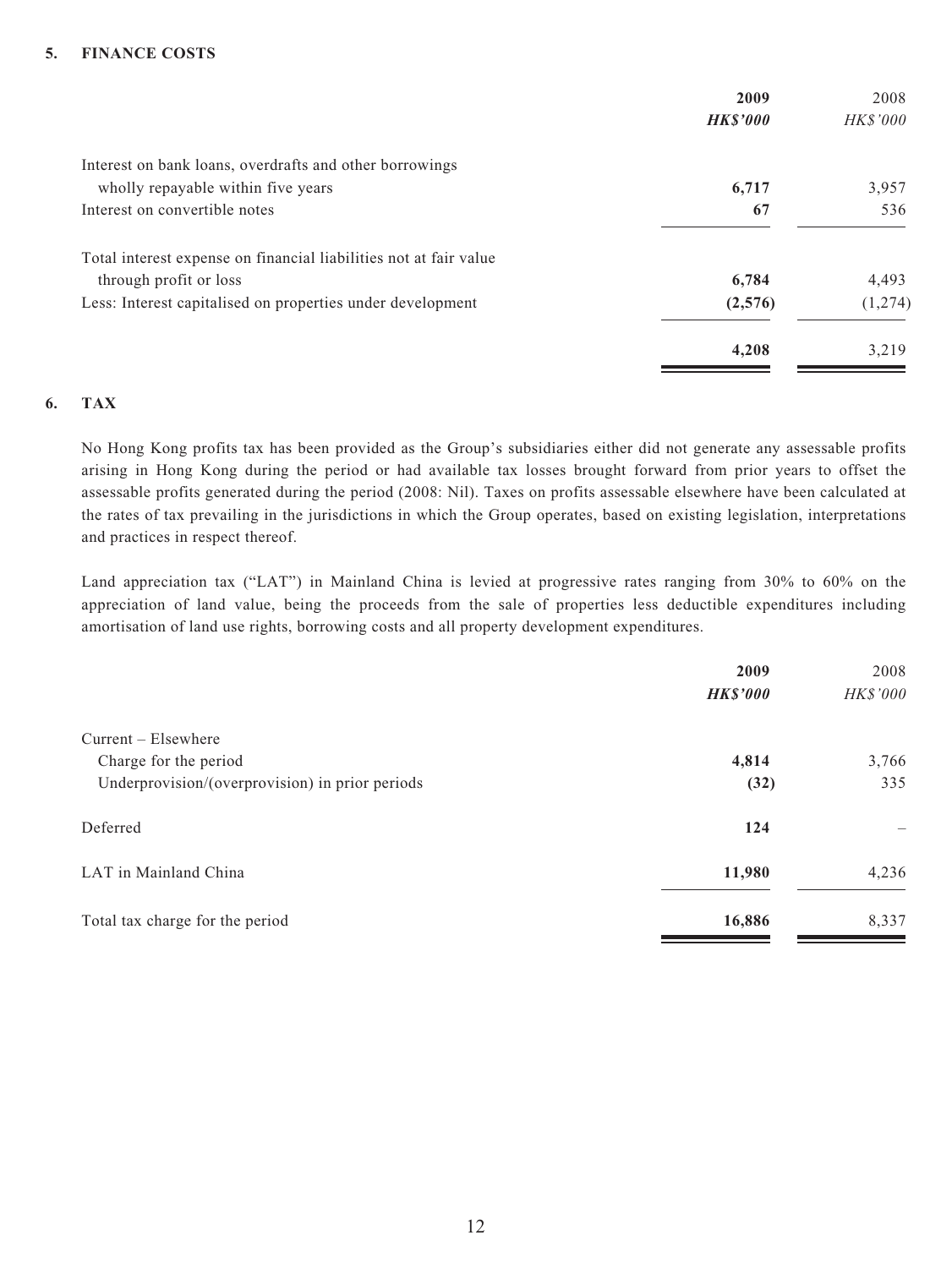#### **7. EARNINGS PER SHARE ATTRIBUTABLE TO ORDINARY EQUITY HOLDERS OF THE COMPANY**

The calculation of basic earnings per share amounts is based on the profit for the period attributable to ordinary equity holders of the Company, and the weighted average number of ordinary shares in issue during the period.

Diluted earnings per share during the six months ended 30 September 2009 have not been disclosed as no dilutive events existed during the period. The calculation of diluted earnings per share amounts for the six months ended 30 September 2008 was based on the profit for that period attributable to ordinary equity holders of the Company, adjusted to reflect the interest on the convertible notes. The weighted average number of ordinary shares used in the calculation was the number of ordinary shares in issue during that period, as used in the basic earnings per share calculation, and the weighted average number of ordinary shares assumed to have been issued at no consideration on the deemed exercise or conversion of all dilutive potential ordinary shares into ordinary shares.

The calculations of basic and diluted earnings per share are based on:

| 2009<br><b>HK\$'000</b> | 2008<br>HK\$'000 |
|-------------------------|------------------|
|                         |                  |
|                         |                  |
| 12,928                  | 5,387            |
|                         | 536              |
|                         |                  |
| 12,928                  | 5,923            |
| <b>Number of shares</b> |                  |
| 2009                    | 2008             |
|                         |                  |
|                         |                  |
| 566,973,017             | 572,429,848      |
|                         |                  |
|                         | 35,000,000       |
| 566,973,017             | 607,429,848*     |
|                         |                  |

\* Because the diluted earnings per share amount was increased when taking the convertible notes into account, the convertible notes had an anti-dilutive effect on the basic earnings per share for the six months ended 30 September 2008 and were ignored in the calculation of diluted earnings per share. Therefore, diluted earnings per share amounts were based on the profit for the six months ended 30 September 2008 of HK\$5,387,000 and the weighted average of 572,429,848 ordinary shares in issue during that year.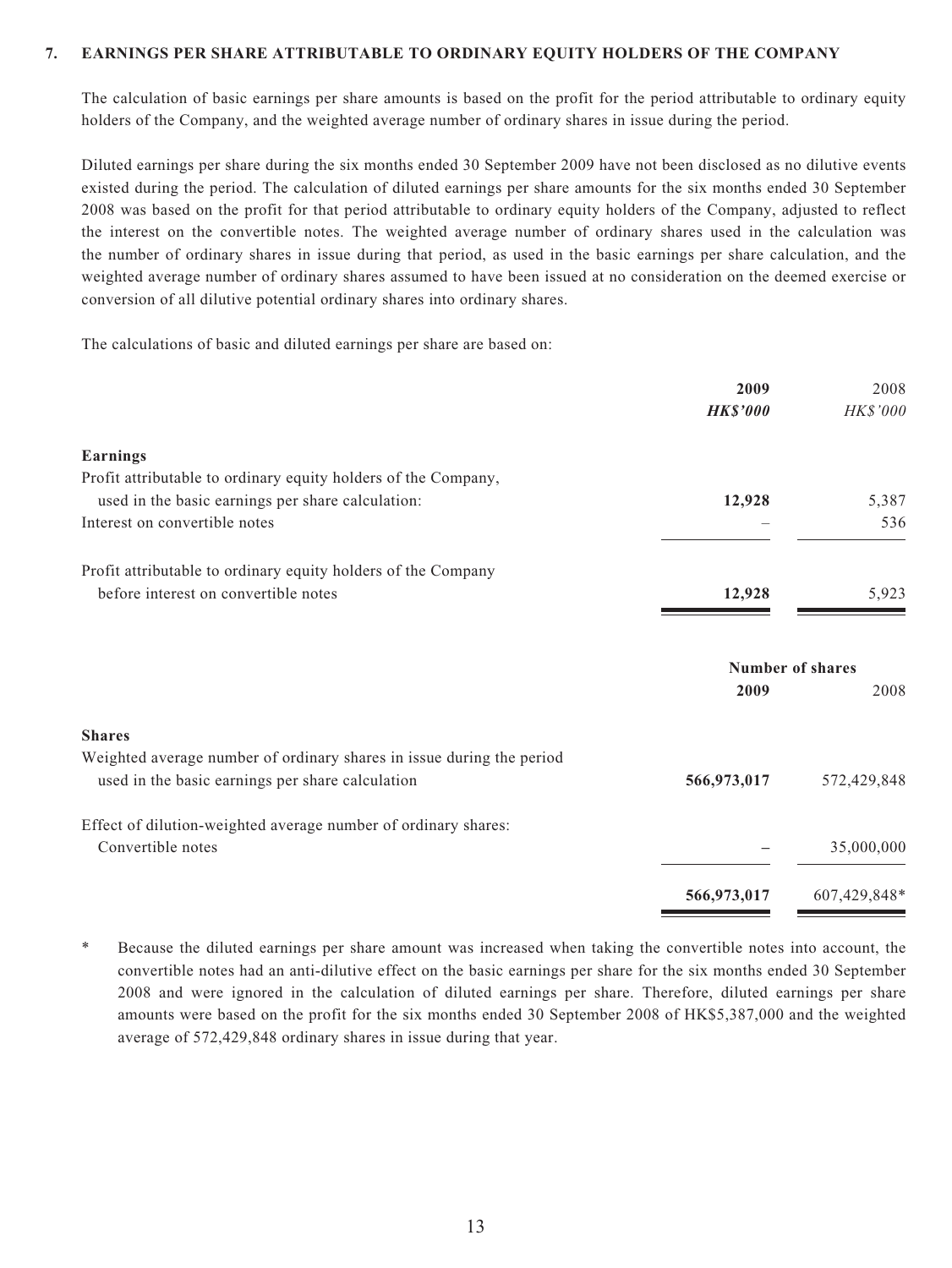#### **8. INVESTMENT PROPERTIES**

|                                          | 30 September    | 31 March |
|------------------------------------------|-----------------|----------|
|                                          | 2009            | 2009     |
|                                          | <b>HK\$'000</b> | HK\$'000 |
| Carrying amount at 1 April               | 181,704         | 134,040  |
| Additions                                | 14,354          |          |
| Net profit from fair value adjustment    |                 | 2,599    |
| Transfer from owner-occupied property    |                 | 43,005   |
| Exchange realignment                     | 1,608           | 2,060    |
| Carrying amount at 30 September/31 March | 197,666         | 181,704  |

The Group's investment properties are situated in Mainland China and are held under the following lease terms:

|                   | 30 September    | 31 March |
|-------------------|-----------------|----------|
|                   | 2009            | 2009     |
|                   | <b>HK\$'000</b> | HK\$'000 |
| Long term lease   | 145,454         | 129,950  |
| Medium term lease | 52,212          | 51,754   |
|                   | 197,666         | 181,704  |

The Group's investment properties were revalued on 31 March 2009 by B.I. Appraisals Limited, independent professionally qualified valuers, at HK\$181,704,000 on an open market, existing use basis.

As at 30 September 2009, the investment properties of the Group with aggregate carrying amounts of HK\$183,312,000 (31 March 2009: HK\$181,704,000) were pledged to secure certain banking facilities granted to the Group.

As at 30 September 2009, investment properties of the Group with carrying amounts of HK\$145,454,000 (31 March 2009: HK\$129,950,000) and HK\$52,212,000 (31 March 2009: HK\$51,754,000) were leased to an independent third party and a related company under an operating lease, respectively.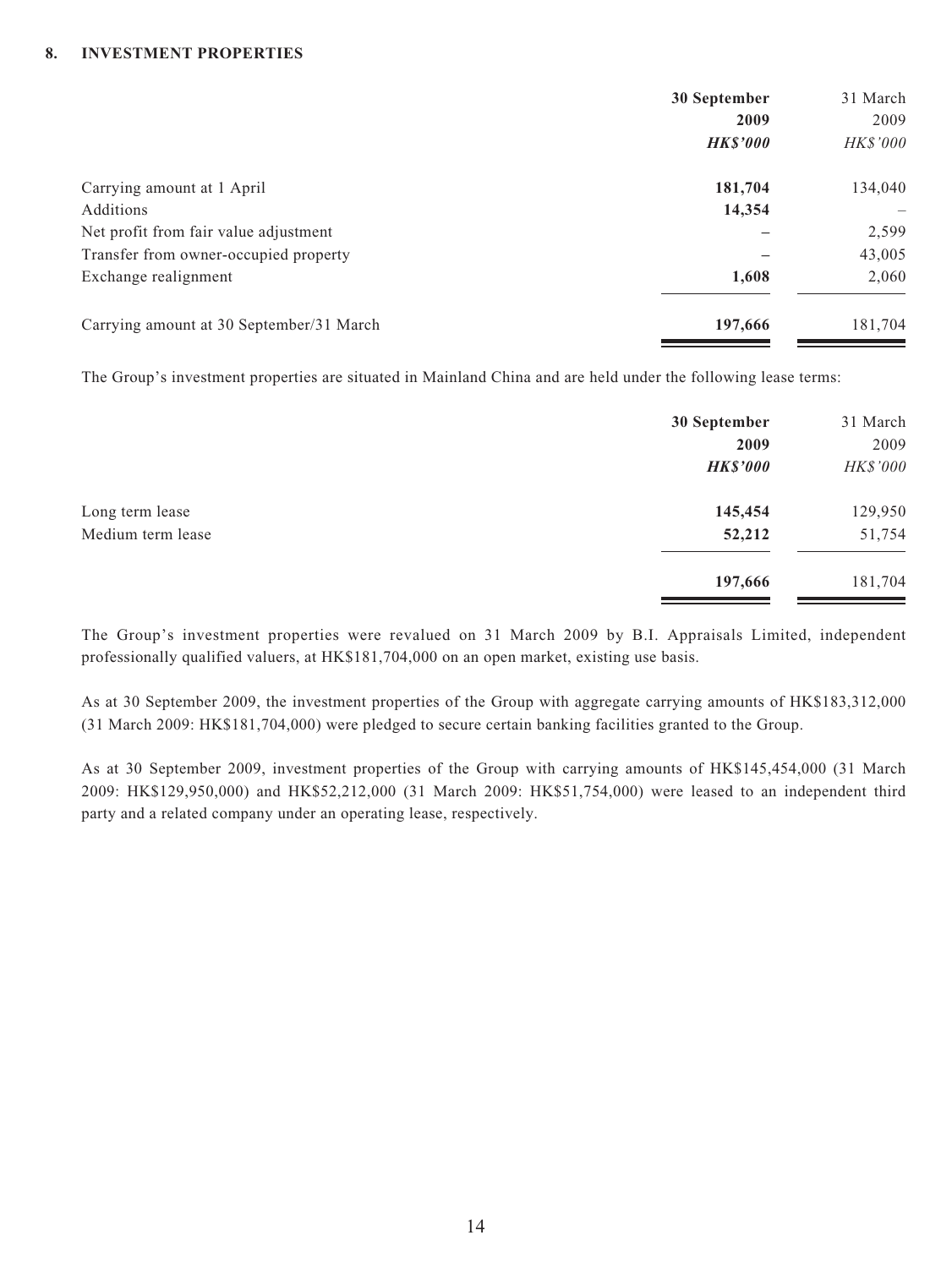|                              | 30 September    | 31 March |
|------------------------------|-----------------|----------|
|                              | 2009            | 2009     |
|                              | <b>HK\$'000</b> | HK\$'000 |
| Completed properties         | 261,217         | 315,253  |
| Properties under development | 252,086         | 204,811  |
|                              | 513,303         | 520,064  |

As at 30 September 2009, certain completed properties held for sale of the Group with aggregate carrying amounts of HK\$44,080,000 (31 March 2009: HK\$79,065,000) were pledged to secure certain banking facilities granted to the Group.

In addition, certain completed properties held for sale of the Group with aggregate carrying amounts of HK\$33,071,000 (31 March 2009: HK\$34,684,000) were pledged through the equity interest in a subsidiary to secure other loans amounting to HK\$15,000,000 (31 March 2009: HK\$20,000,000) granted to the Group.

#### **10. ACCOUNTS RECEIVABLE**

The Group's trading terms with its customers are mainly on credit. The credit period is generally 90 days for the sale of trading goods and 180 days for the sale of completed properties held for sale. For retention monies receivable in respect of construction works carried out by the Group, the due dates are usually one year after the completion of the construction works. Each customer has a maximum credit limit. The Group seeks to maintain strict control over its outstanding receivables. Overdue balances are reviewed regularly by senior management. In view of the aforementioned and the fact that the Group's accounts receivable relate to a large number of diversified customers, there is no significant concentration of credit risk. Accounts receivable are non-interest-bearing.

An aged analysis of the accounts receivable as at the reporting date, based on the invoice date and net of provision, is as follows:

|                             | 30 September<br>2009<br><b>HK\$'000</b> | 31 March<br>2009<br>HK\$'000 |
|-----------------------------|-----------------------------------------|------------------------------|
| Current to 90 days          | 33,502                                  | 32,153                       |
| 91 to 180 days              | 4,811                                   | 5,989                        |
| 181 to 360 days             | 4,439                                   | 333                          |
| Over 360 days               | 11,127                                  | 13,662                       |
|                             | 53,879                                  | 52,137                       |
| Retention monies receivable | 6,284                                   | 7,335                        |
| Total                       | 60,163                                  | 59,472                       |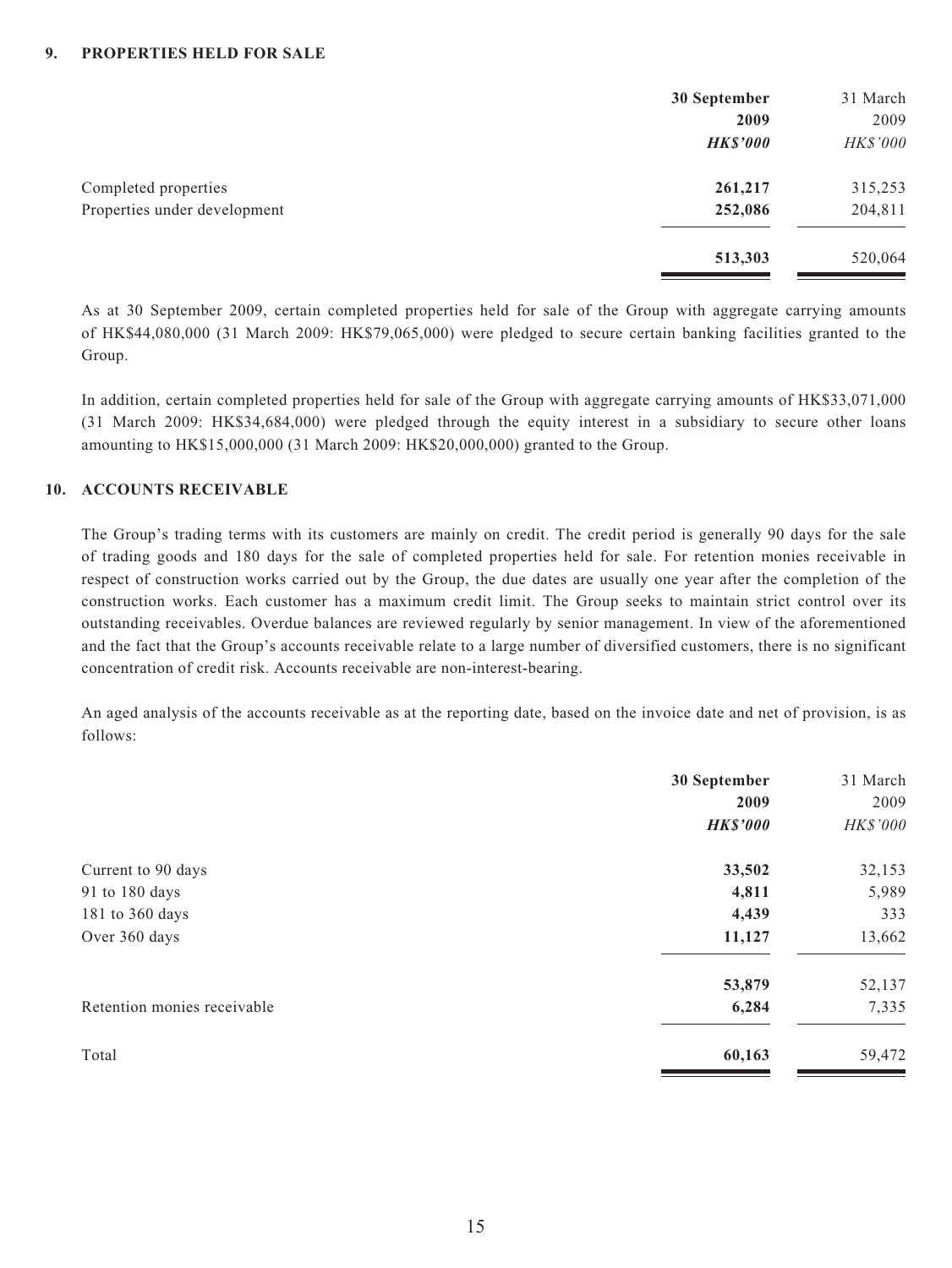#### **11. ACCOUNTS PAYABLE**

An aged analysis of the accounts payable as at the reporting date, based on the invoice date, is as follows:

|                    | 30 September    | 31 March |
|--------------------|-----------------|----------|
|                    | 2009            | 2009     |
|                    | <b>HK\$'000</b> | HK\$'000 |
| Current to 90 days | 22,659          | 36,713   |
| 91 to 180 days     | 179             | 260      |
| 181 to 360 days    | 673             | 277      |
| Over 360 days      | 7,586           | 7,019    |
|                    | 31,097          | 44,269   |

Accounts payable are non-interest-bearing and are normally settled on 30-day terms.

#### **12. COMPARATIVE AMOUNTS**

Due to the adoption of the new and revised HKFRSs during the current period, certain comparative amounts have been adjusted to conform with the current period's presentation.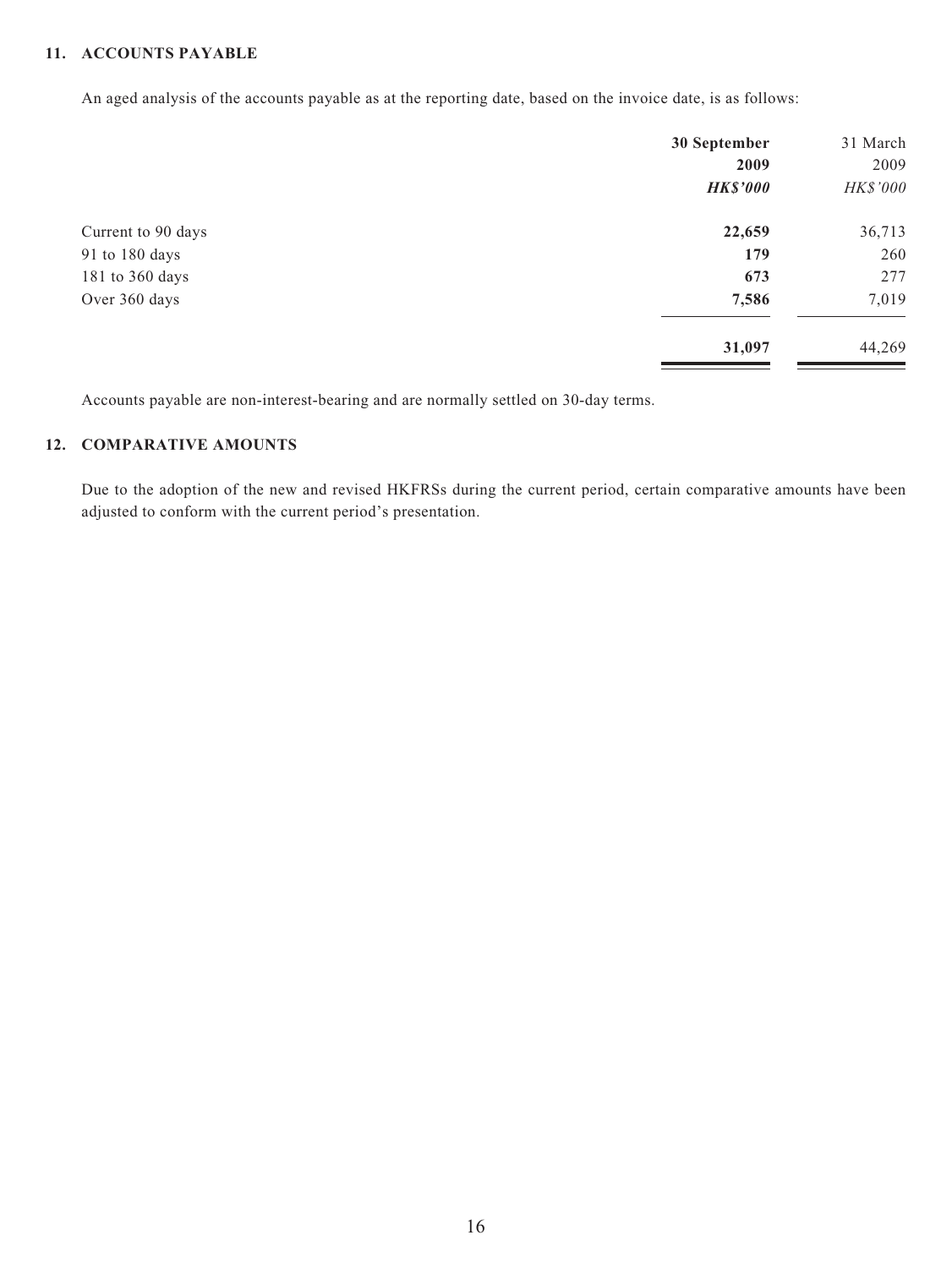## **DIVIDENDS**

No interim dividend was paid during the period and the Directors do not recommend the payment of an interim dividend in respect of the six months ended 30 September 2009 (2008: Nil).

## **POST BALANCE SHEET EVENT**

On 9 December 2009, Super Sight Investments Inc. ("Super Sight"), an indirect wholly-owned subsidiary of the Company entered into the a sales and purchase agreement with Mr. Wang Jing Ning, a director of the Company, in relation to the sale and purchase of the two shops in Phase IV of Asian Villas City Square, a property development project of Super Sight, at a consideration of RMB7,164,276.

Given that Mr. Wang is a Director of the Company and hence a connected person of the Company within the meaning of the Listing Rules, the transaction therefore constitutes a connected transaction of the Company under Rule 14A.13(1)(a) of the Listing Rules. Since the transaction falls within the exemption pursuant to Rule 14A.32 of the Listing Rules, the transaction is exempt from the independent shareholders' approval requirement and is only subject to the reporting and announcement requirements of the Listing Rules.

The Directors (including the independent non-executive Directors), excluding Mr. Wang, who has an interest in the disposal, are of the view that the agreement and the disposal contemplated therein are on normal commercial terms and such terms are fair and reasonable and in the interests of the Shareholders of the Company as a whole.

# **MANAGEMENT DISCUSSION AND ANALYSIS**

#### **BUSINESS REVIEW**

The Group's turnover for the six months ended 30 September 2009 was HK\$251,971,000 which represented a decrease of 27% as compared with the same period last year. The net profit attributable to equity holders of the Company amounted to approximately HK\$12,928,000 representing an increase of 140% as compared with the same period last year. Earning per share is approximately HK2.28 cents.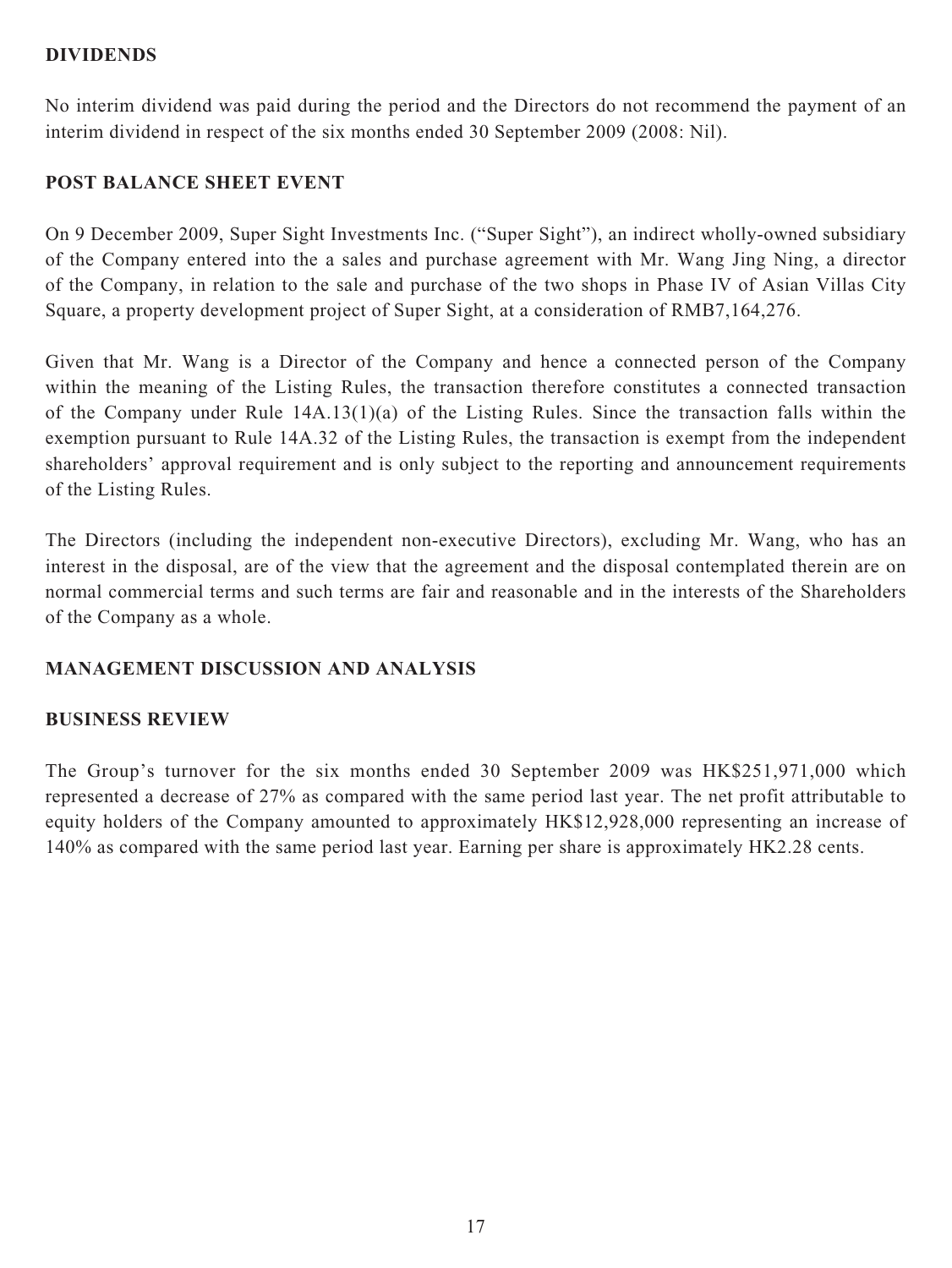The Group's major business segment during the period comprises (i) construction, as a main contractor, as well as the provision of contracting intelligent building engineering, and electrical and mechanical ("E&M") services; (ii) property development and investment; and (iii) trading of medical equipment, provision of related installation and maintenance services.

During the period, the Group completed projects such as fitting out works for a residential house at Pollock's Path, Hong Kong, air-conditioning and electrical works for Ocean Park redevelopment project – Amazing Asian Animals, Hong Kong, and building services installation for the construction of primary schools in Sham Tseng, Hong Kong. In current period, turnover generated from the construction and contracting business decreased by 61% as compared to the same period last year, this is mainly due to the residual effect of the financial tsunami of last year where there are usually a time lag between the granting of the project and the generation of project revenue.

On 6 May 2009, Deson Development Holdings Limited ("DDHL"), a wholly-owned subsidiary of the Company entered into a shareholders' agreement with Skill Achieve Investments Limited ("Skill Achieve"), an independent third party, pursuant to which the parties agreed to form a joint venture company named Deson Development International Holdings Investment Limited ("DDIHIL"). DDIHIL will invest in a 10% equity interest in Zhejiang Construction Investment Group Company Limited ("ZJC"), a state-owned enterprise in PRC as reorganized under a reorganization scheme. ZJC is principally engaged in the businesses of construction investment management and construction contracting in PRC as a main contractor.

According to the above mentioned shareholders' agreement and a supplementary agreement dated 25 June 2009, the issued share capital of DDIHIL will be owned as to 20% by DDHL and 80% by Skill Achieve. In order to finance the investment in the 10% equity interest in ZJC, DDHL and Skill Achieve agreed to advance shareholders' loans to DDIHIL in proportion to their respective equity interests in DDIHIL. Accordingly, DDHL shall advance a total amount of RMB29 million, and Skill Achieve shall advance a total amount of RMB116 million, to DDIHIL. As at the date of this announcement, shareholders' loan of HK\$10 million has been advanced by DDHL to DDIHIL.

More to note, during the six months ended 30 September 2009, the Group sold certain units of Asian Villas City Square, Haikou, certain service apartments of Parkview Garden, Shanghai, and certain units of Phase I of Century Place, Kaifeng, which contributed a meaningful turnover and profit to the Group. Since Phase IV of Asian Villas City Square in Hainan and Phase I of Century Place in Kaifeng were only completed in the first quarter of 2009 and the Group have sufficient stock available for sales in current period, whereas in same period last year the Group was only selling the remaining units in Phase I to III of Asian Villas City Square in Hainan and Parkview in Shanghai, and at the same time consumer commenced to pick up the confident in the property market after the financial tsunami in last year, therefore, sales generated from this segment increased by 379% as compared to that of same period last year. In September 2007, Asian Villas City Square was awarded one of the "Top 100 Best Property in China for year 2007 (third anniversary)". In May 2008, the Company was awarded one of the "Top 500 Most Influential Property Development Enterprise in China" for year 2008, by 2008 亞洲(博鰲)房地產 領袖峰會. In November 2009, Century Place was awarded as the most valuable brand at Kaifeng.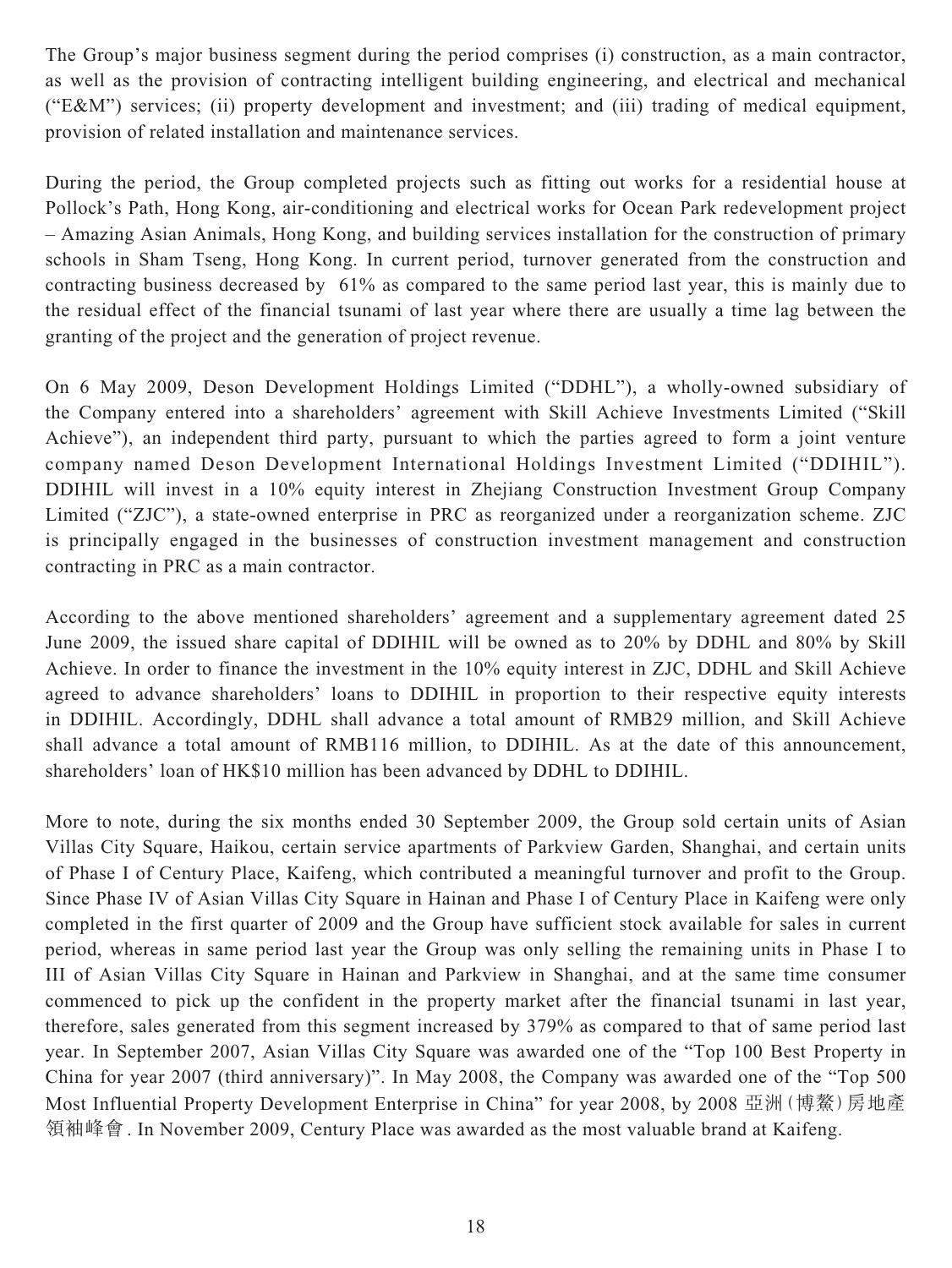## **FINANCIAL REVIEW**

#### **Turnover**

During the period, the Group's turnover amounted to HK\$252 million, decreased by 27% as compared to the same period last year. The decrease was mainly due to the residual effect of last year's financial tsunami in the construction and contracting segment, where there are usually a time lag between the granting of the project and the generation of project revenue. On the other hand, customers commenced to pick up confident in the property market after the held back from purchase during the financial tsunami, as such, the decrease in construction and contracting segment was partly offset by the notable growth in the property development and investment segment. Turnover generated from construction contracting business, property development and investment business and other business amounted to approximately HK\$122 million, HK\$126 million, HK\$4 million respectively, which represent a decrease by 61%, an increase by 379% and a decrease by 42% respectively as compared to the same period last year.

#### **Gross profit margin**

During the period under review, the Group's gross profit margin was approximately 22%, up by 12% as compared to last period's 10%, this is mainly contributed from the property development business because the percentage of turnover from the property development and investment segment over the total turnover increased from last period's 8% to current period's 50%, where the gross profit margin of this segment generally have a much higher gross profit margin than other segment such as construction contracting segment, as a result, the overall gross profit margin is higher than last period.

#### **Liquidity and financial resources**

As at 30 September 2009, the Group had total assets of HK\$999,919,000, which is financed by total liabilities, shareholders' equity and minority interests of HK\$506,680,000, HK\$488,566,000 and HK\$4,673,000, respectively. The Group's current ratio at 30 September 2009 was 1.79 compared to 1.60 at 31 March 2009.

The gearing ratio for the Group is 17% (31 March 2009: 10%). It was calculated based on the noncurrent liabilities of HK\$100,423,000 (31 March 2009: HK\$51,457,000) and long term capital (equity and non-current liabilities) of HK\$593,662,000 (31 March 2009: HK\$529,111,000). The increment was mainly a result of the long term construction loans obtained from bank during the period for the property development business.

### **Capital expenditure**

Total capital expenditure for the period was approximately HK\$15 million, which are mainly used in the purchase of investment properties in connection with the property investment business in PRC.

#### **Contingent liabilities**

At the reporting date, there were no significant contingent liabilities for the Group.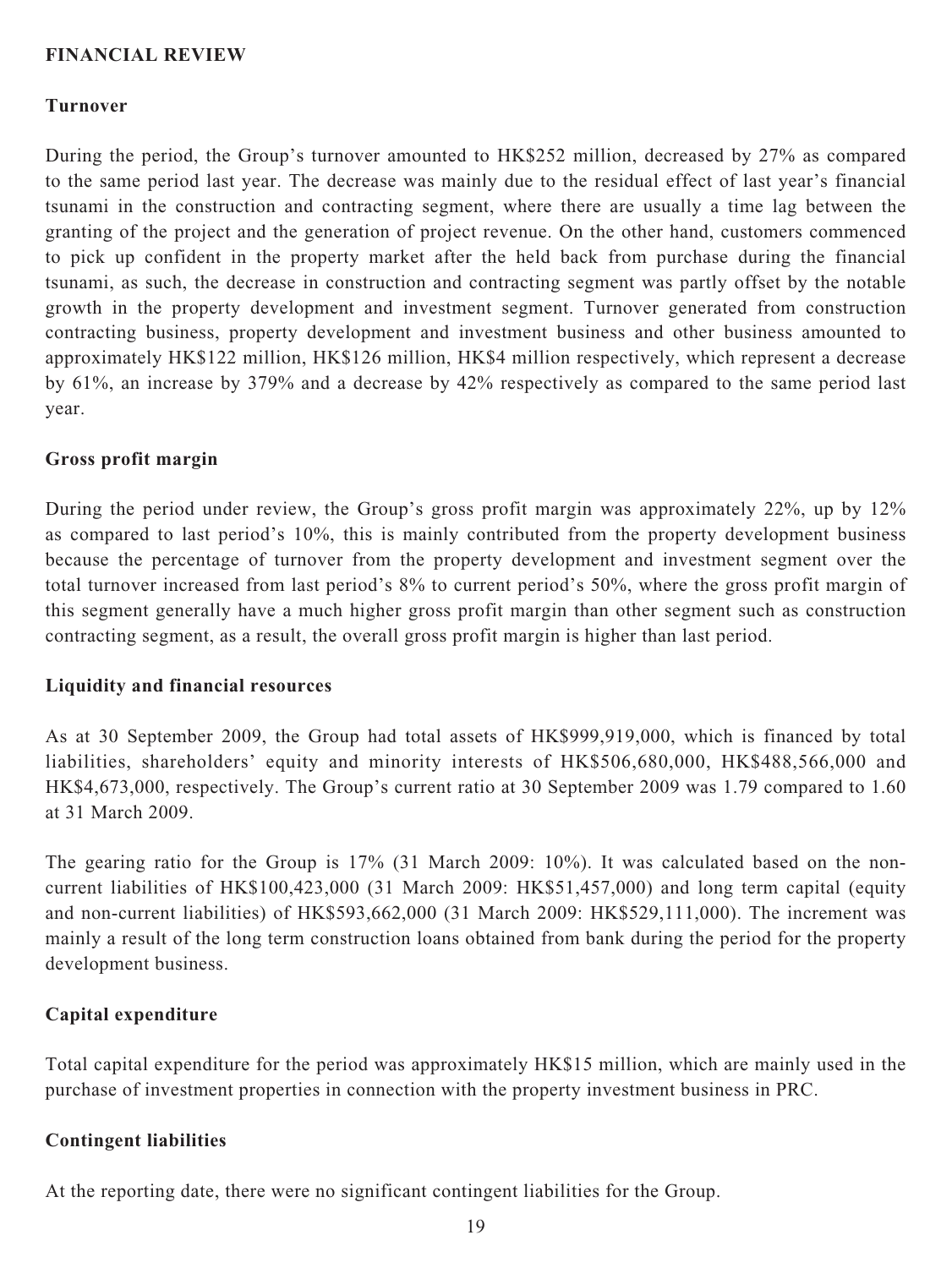# **Commitments**

At the reporting date, there were no significant commitments for the Group.

# **Charges on group assets**

The Group's banking facilities are secured by:

- (i) the pledge of certain of the Group's leasehold buildings situated in Hong Kong and Mainland China of HK\$37,768,000 (31 March 2009:HK\$38,413,000);
- (ii) the pledge of the Group's investment properties situated in Mainland China of HK\$183,312,000 (31 March 2009: HK\$181,704,000);
- (iii) the pledge of the Group's leasehold lands situated in Hong Kong of HK\$5,788,000 (31 March 2009: HK\$5,857,000);
- (iv) the pledge of the Group's deposits of HK\$31,314,000 (31 March 2009: HK\$31,331,000);
- (v) the pledge of certain of the Group's completed properties held for sale situated in Mainland China of HK\$44,080,000 (31 March 2009: HK\$79,065,000); and
- (vi) the pledge of one of the Group's financial assets at fair value through profit and loss of HK\$1,140,000 (31 March 2009: HK\$1,130,000).

# **Treasury policies**

The Director will continue to follow a prudent policy in managing its cash balances and maintain a strong and healthy liquidity to ensure that the Group is well placed to take advantage of growth opportunities for the business. In view of the expected development for the property development projects in Kaifeng and Huizhou, PRC, the Group will take consideration on the Renminbi fund planning to adequately finance these projects.

As the Group's borrowings are all denominated in Hong Kong dollar and Renminbi, being the same currency in which the Group's major revenues are derived, and with interest primarily determined with reference to interbank offered rates, no hedging instruments for currency or interest rates purposes have been deployed during the period under review.

# **Exchange risk exposure**

The Group's receivables and payables were denominated mainly in Hong Kong dollar and Renminbi. Since some of the Group's business are based in the PRC, the continuing appreciation of RMB inevitably increase the development cost and operating cost, however, the fluctuation in RMB is still mild for the time being and the PRC operation is naturally hedged by the future RMB receivables, therefore the management does not foresee any significant foreign currency exposure.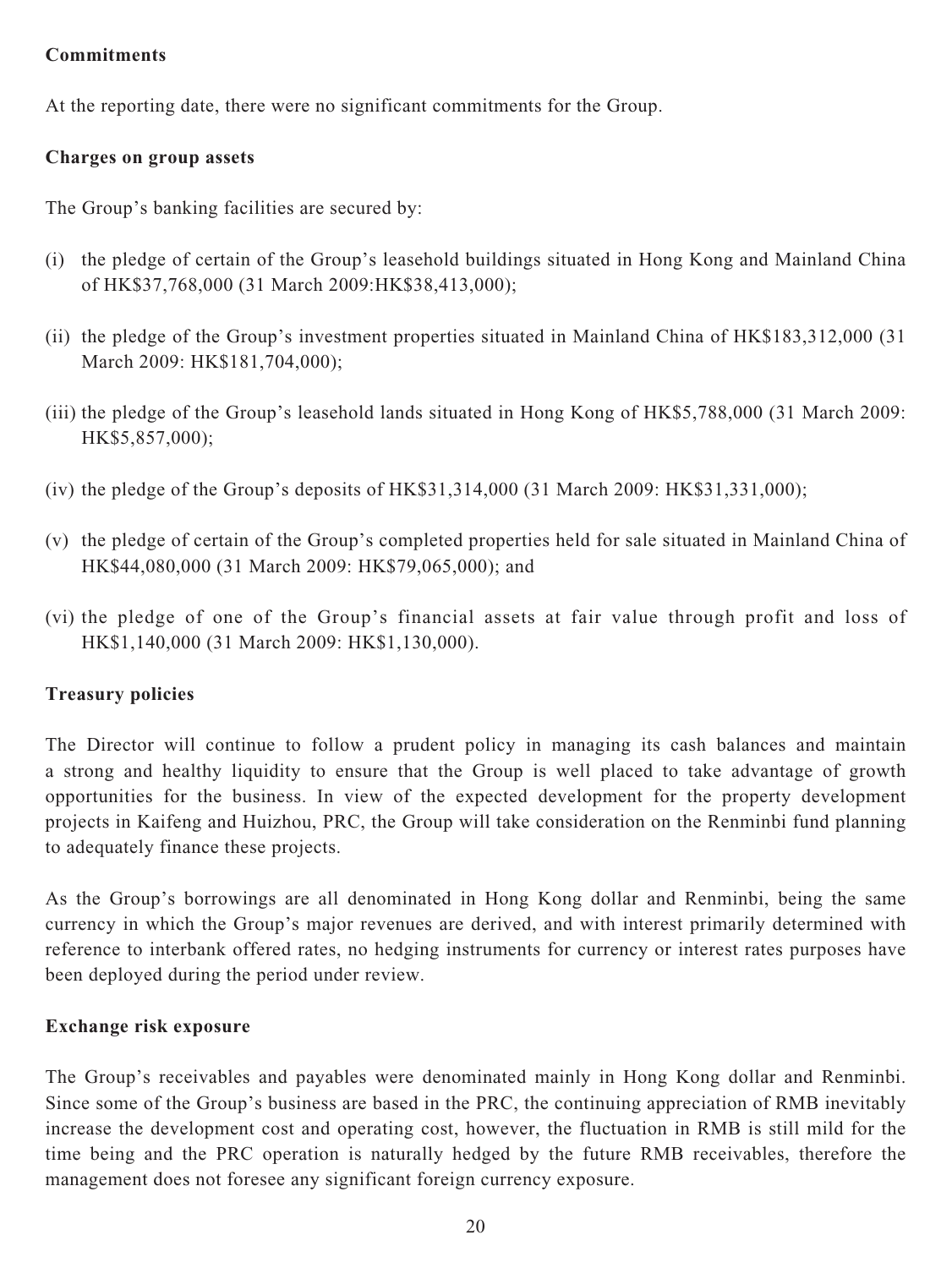# **PROSPECT**

# **Construction business (including E&M works)**

The Group will uphold an on-going parallel development of its construction business (including E&M works) in both the PRC and Hong Kong. With its proven track records and adequate expertise in the main contracting business, in April 2006, the Group had been promoted from "List of Approved Contractors for Public Works under Group C (on probation) of the Building Category under Environment, Transport and Works Bureau of the HKSAR" to "List of Approved Contractors for Public Works under Group C of the Building Category under Environment, Transport and Works Bureau of the HKSAR". Together with the license in Group II under the "Turn-key Interior Design and Fitting-out Works" under the "List of Approved Suppliers of Materials and Specialist Contractors for Public Works" and the 11 licenses held under the "List of Approved Suppliers of Materials and Specialist Contractors for Public Works under Environment, Transport and Works Bureau of the Government of the HKSAR", enables the Group to take an active part in the construction business development (including E&M works).

During the period, new projects such as fitting out works for Prada shop at Tsimshatsui, Hong Kong, electrical, fire services and air-conditioning installation for student hostel development phase 4 for City University of Hong Kong, electrical and mechanical installation for footpath linking Junk Bay Chinese Permanent Cemetery with Tiu Keng Leng MTR station, Hong Kong, retrofitting and improvement of pumping systems at Tin Wah Road Sewage Pumping Station, Hong Kong, design, supply and installation, testing and commissioning of H2S detection and alarm system at Tai Po Sewage Treatment Works, Hong Kong, renovation for a ward building in a hospital, PRC were granted. As at the date of this announcement, the Group has contracts on hand with a total contract sum of over HK\$630 million.

# **Property development and investment**

Asian Villas City Square, Haikou, Hainan Province is developed into a residential and commercial complex with a total gross floor area of approximately 117,000 sq. metres. Construction were completed during last year. Up to the date of this announcement, the total sales contract sum achieved amounted to approximately RMB268 million.

On 9 June 2005, the Group has been granted the land use rights of a development site in Long Ting district of the city of Kaifeng. The Directors intend to develop a residential and commercial complex on the site with an estimated gross floor area of approximately 202,000 sq. metres. Up to now, gross floor area of 22,900 sq. metres had completed construction and started to contribute sales revenue to the Group, the remaining of the land is under construction, processing smoothly, and it is expected the construction will be completed by 2011. In April 2007, the Group was granted another land use rights of a development site adjacent to the original site in Long Ting District, with gross floor area of approximately 25,000 sq. metres, the Directors intend to develop this additional site together with the original site.

On 2 November 2006, the Group obtained the land use rights of a development site in Huidong province of PRC. The Directors intend to develop residential villas on the site with an estimated gross floor area of approximately 220,796 sq. metres. It is expected the development will soon be commenced.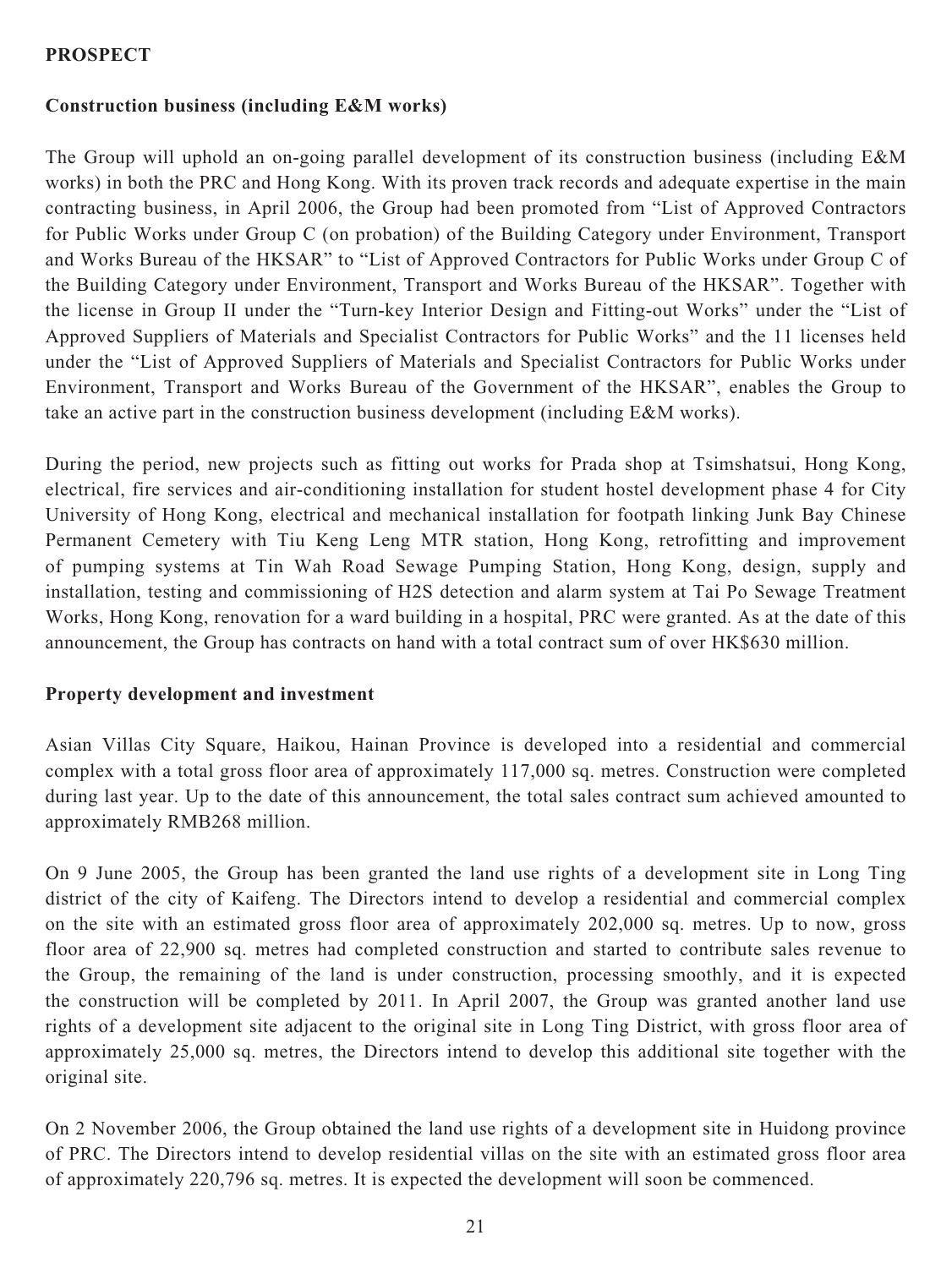The Group purchased a hotel in Haikou, the capital of Hainan Province, PRC through the acquisition of a subsidiary in the prior years. The hotel has a gross floor area of 20,668 square metres. Up to the date of this announcement, the hotel is leased out to generate recurring rental income. In view of the great potential which Hainan Province has as an upscale tourist destination, the Directors consider the growth prospects to be promising.

Although the residual effect of the macro-economic tightening measures have added uncertainties to the growth of the PRC economy, the Directors believe that the austerity measure had only a moderate and short term impact on the property market in PRC. With strong sustained economic growth in PRC, coupled with the constant appreciation of RMB, the PRC property market offers tremendous opportunities, and the Group will continue to place emphasis on strengthening the property development and investment business in Kaifeng and Hainan, and may acquire additional land bank to richen its land reserve, however, the Group has no specific investment plan in relation to any particular project currently.

Noteworthy is the fact that Directors believe the hosting of the World Expo in Shanghai, PRC in 2010 will have a positive impact on the PRC property market and the property development and investment segment will continue to provide a sizable contribution to the Group's operating results in the coming years.

# **Trading of medical equipment**

With rising affluence especially in Hong Kong and the major cities in PRC, the consumers' increasing health awareness, especially among higher-income urban consumers, continued to create higher demand for medical equipments, and our effort in trading of medical equipment should continue to pay off in terms of sales growth and market penetration in PRC. In the coming year, we will expand our distribution channels and introducing a broader range of products to spur sales growth.

The outlook of the Group for the second half of the year continues to be challenging. While the global economy appears to have stabilised and has been showing positive signs and evidence of recovering, the recovery is generally expected to be anemic and moderate. The Group remains optimistic of the medium to longer term prospects of the property sector in the PRC and continues to be committed to those projects that are being undertaken by the Group. On the other hand, the Group will continue to adopt efficacious cost management strategies and maintain tight credit control to cope with challenges and enhance competitiveness under the difficult operating environment.

# **HUMAN RESOURCES**

As at 30 September 2009, the Group has 124 employees, 13 of whom were based in the PRC. The total employee benefits expenses including directors' emoluments for the six months ended 30 September 2009 under review amounted to HK\$14 million as compared to HK\$16 million in last period.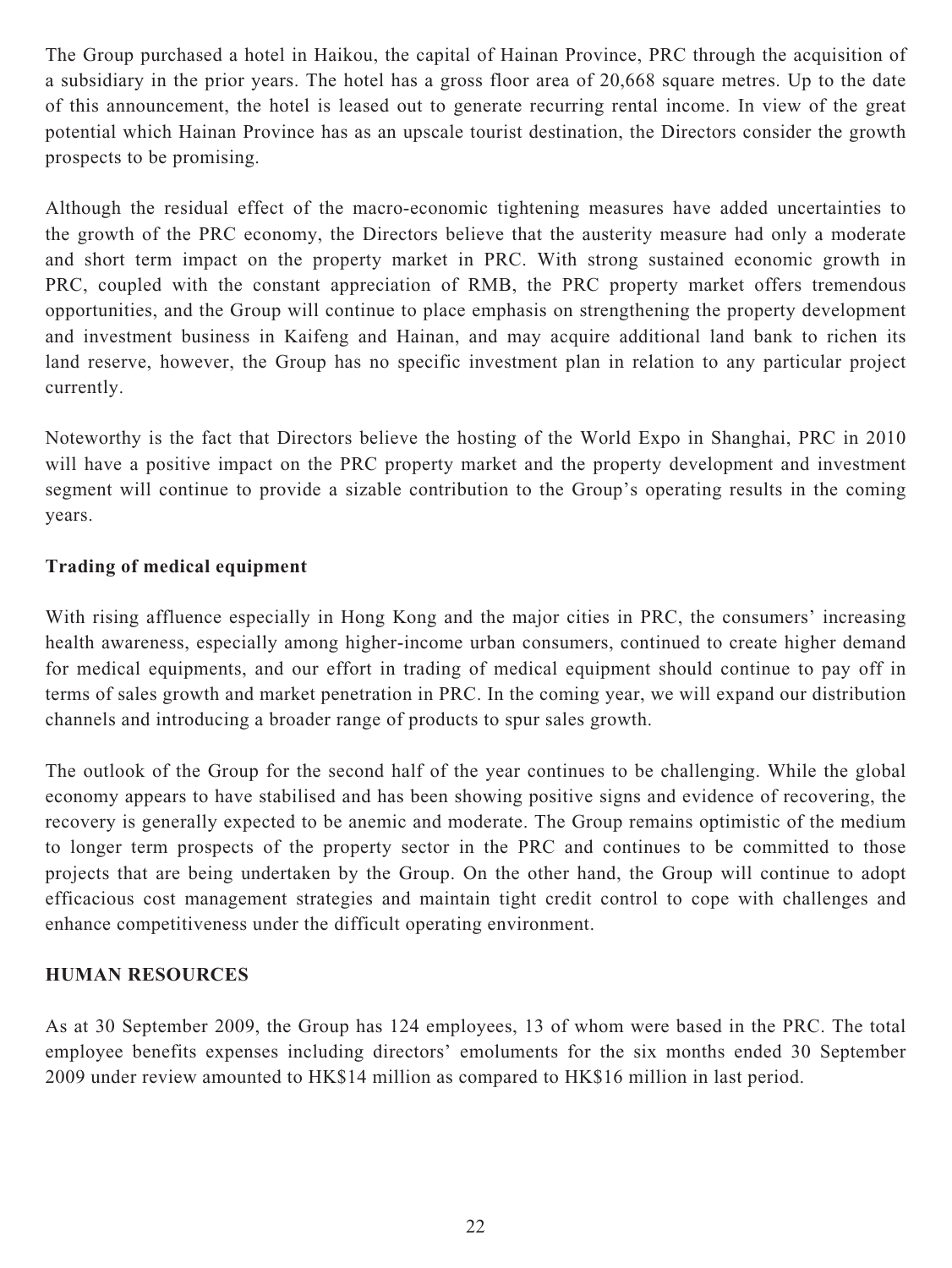The remuneration policy and package of the Group's employees are reviewed and approved by the directors. Apart from pension funds, in order to attract and retain a high caliber of capable and motivated workforce, the Company offers discretionary bonus and share options to staff based on the individual performance and the achievements of the Company's targets.

# **CONTINUING CONNECTED TRANSACTIONS**

On 19 March 2008, the Group has entered into two tenancy agreements with 上海美格菲健身中心有 限公司 and Fitness Concept Limited, companies owned as to 99.4% and 100% respectively by Mr. Tjia Boen Sien, the Managing Director and Deputy Chairman and a substantial shareholder of the Company, for the leasing of two properties of the Group at Sichuan, PRC and Hong Kong. The two tenancy agreements are contracted for three years commencing 1 April 2008, and the monthly rent payable are RMB150,000 and HK\$45,500 respectively. The rental income earned during the six months ended 30 September 2009 from the above tenancy agreements were HK\$1,299,000.

Given that Mr. Tjia is the Managing Director and Deputy Chairman of the Company and has an approximately 46.75% equity interest in the Company at that time, Mr. Tjia is a connected person of the Company within the meaning of the Listing Rules. The transaction therefore constitutes a connected transaction of the Company. As each of the applicable percentage ratios of the transaction was more than 2.5% but less than 25% and the total consideration involved was less than HK\$10,000,000, pursuant to Rule 14A.32 of the Listing Rules, the transaction was exempted from the independent shareholders' approval requirement and was only subject to the reporting and announcement requirements of the Listing Rules. The transaction also constituted a discloseable transaction for the Company under the Listing Rules.

The independent non-executive directors of the Company have reviewed the continuing connected transactions set out above and have confirmed that this continuing connected transaction was entered into (i) in the ordinary and usual course of business of the Group; (ii) on normal commercial terms or on terms no less favourable to the Group than terms available to independent third parties; and (iii) in accordance with the relevant agreements governing them on terms that are fair and reasonable and in the interests of the shareholders of the Company as a whole.

# **PURCHASE, REDEMPTION OR SALE OF LISTED SECURITIES**

Neither the Company, nor any of its subsidiaries purchased, redeemed or sold any of the Company's listed securities during the six months ended 30 September 2009.

# **CORPORATE GOVERNANCE**

In the corporate Governance Report which was published in our annual report for the year ended 31 March 2009, the Company's corporate governance practices are based on the principles and the code provisions ("Code Provisions") as set out in the Code on Corporate Governance Practices ("CG Code") contained in Appendix 14 of the Rules Governing the Listing of Securities on the Stock Exchange ("Listing Rules"). The Directors consider that the Company has complied with most of the Code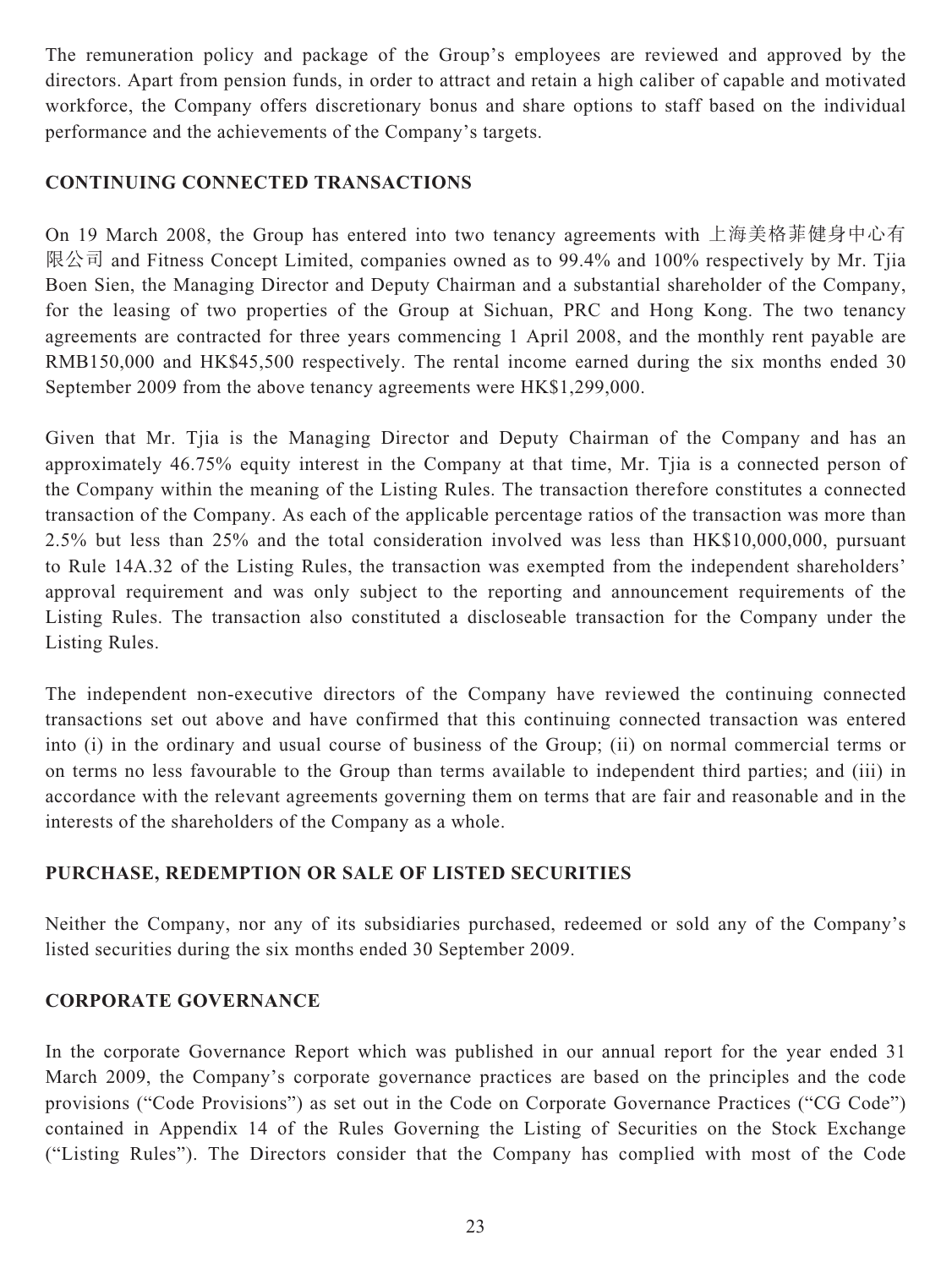Provisions throughout the six months ended 30 September 2009, save for the deviation from the Code Provision A4.1, details of which are explained below. The Company regularly reviews its corporate governance practices to ensure that these continue to meet the requirements of the CG Code.

# **Summary of deviation of the CG Code:**

Code Provision A4.1

Code Provision A.4.1 stipulates that non-executive directors should be appointed for a specific term, subject to re-election.

The independent non-executive directors are not appointed for a specific term. However, all nonexecutive directors are subject to the retirement and rotation once every three years in accordance with the Company's Bye-Laws. As such, the Board considers that sufficient measures have been taken to ensure that the Company's corporate governance practices are comparable with those in the Code.

# **MODEL CODE FOR SECURITIES TRANSACTIONS**

The Company has adopted the Model Code for Securities Transactions by Directors of Listed Issuers (the "Model Code") as set out in Appendix 10 to the Listing Rules.

Specific enquiry has been made of all the directors and the directors have confirmed that they have complied with the Model Code throughout the six months ended 30 September 2009.

The Company has adopted the same Model Code for securities transactions by employees who are likely to be in possession of unpublished price-sensitive information of the Company.

No incident of non-compliance of the Model Code by the relevant employees was noted by the Company.

# **AUDIT COMMITTEE**

The Company has an audit committee which was established in accordance with the requirements of the CG Code for the purpose of reviewing and providing supervision over the Group's internal controls, risk management system, financial reporting matters including the review of the interim results for the six months ended 30 September 2009 and adequacy of resources and qualifications of the Company's accounting staff. The audit committee comprise of three independent non-executive directors (including one independent non-executive director who possesses the appropriate professional qualifications or accounting or related financial management expertise) of the Company, namely Dr. Ho Chung Tai, Raymond, Mr. Siu Man Po and Mr. Wong Shing Kay, Oliver. Mr. Wong Shing Kay, Oliver is the Chairman of the committee.